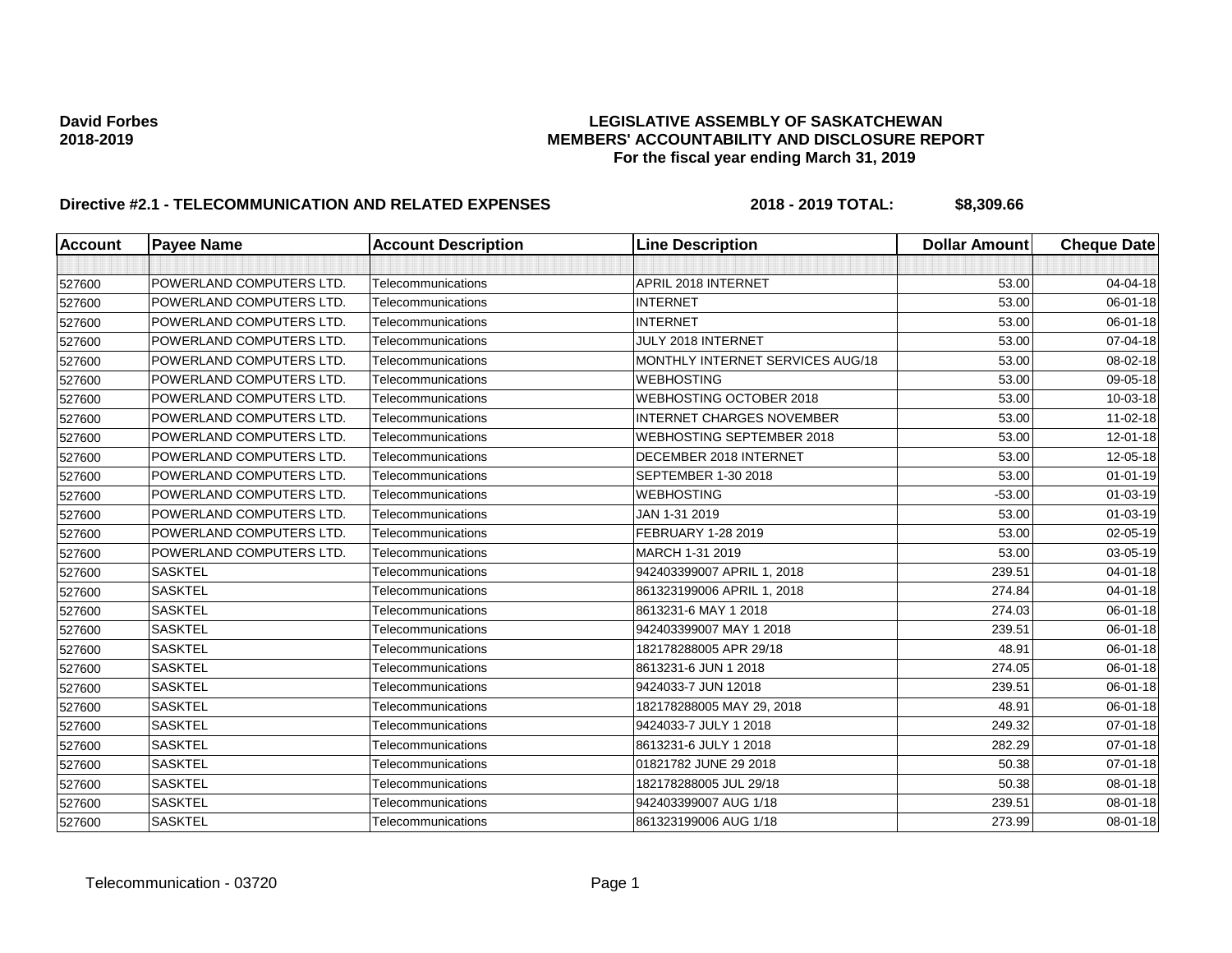| <b>Account</b> | <b>Payee Name</b>               | <b>Account Description</b> | <b>Line Description</b>                            | <b>Dollar Amount</b> | <b>Cheque Date</b> |
|----------------|---------------------------------|----------------------------|----------------------------------------------------|----------------------|--------------------|
|                |                                 |                            |                                                    |                      |                    |
| 527600         | <b>SASKTEL</b>                  | Telecommunications         | 182178288005 AUG 29 2018                           | 48.91                | 09-01-18           |
| 527600         | <b>SASKTEL</b>                  | Telecommunications         | 942403399007 SEP 1 2018                            | 326.91               | 09-01-18           |
| 527600         | <b>SASKTEL</b>                  | Telecommunications         | 861323199006 SEP 1 2018                            | 272.35               | 09-01-18           |
| 527600         | <b>SASKTEL</b>                  | Telecommunications         | 182178288005 SEP 29 2018                           | 50.42                | $10 - 01 - 18$     |
| 527600         | <b>SASKTEL</b>                  | Telecommunications         | 861323199006 OCT 1 2018                            | 273.99               | $10 - 01 - 18$     |
| 527600         | <b>SASKTEL</b>                  | Telecommunications         | 942403399007 OCT 1 2018                            | 239.51               | $10 - 01 - 18$     |
| 527600         | <b>SASKTEL</b>                  | Telecommunications         | 861323199006 NOV 1 2018                            | 274.86               | $11 - 01 - 18$     |
| 527600         | <b>SASKTEL</b>                  | Telecommunications         | 182178288005 OCT 29 2018                           | 48.91                | $11 - 01 - 18$     |
| 527600         | <b>SASKTEL</b>                  | Telecommunications         | 942403399007 NOV 1 2018                            | 239.51               | $11 - 01 - 18$     |
| 527600         | <b>SASKTEL</b>                  | Telecommunications         | 182178288005 NOVEMBER 29, 2018                     | 48.91                | 12-01-18           |
| 527600         | <b>SASKTEL</b>                  | Telecommunications         | 861323199006 DECEMBER 1, 2018                      | 274.14               | $12 - 01 - 18$     |
| 527600         | <b>SASKTEL</b>                  | Telecommunications         | 942403399007 DECEMBER 1, 2018                      | 239.51               | 12-01-18           |
| 527600         | <b>SASKTEL</b>                  | Telecommunications         | 942403399007 JANUARY 01, 2019                      | 239.51               | $01 - 01 - 19$     |
| 527600         | <b>SASKTEL</b>                  | Telecommunications         | 182178288005 DECEMBER 29, 2018                     | 48.91                | $01 - 01 - 19$     |
| 527600         | <b>SASKTEL</b>                  | Telecommunications         | 861323199006 JANUARY 01, 2019                      | 274.15               | $01 - 01 - 19$     |
| 527600         | <b>SASKTEL</b>                  | Telecommunications         | 861323199006 FEB 1 2019                            | 274.02               | 02-01-19           |
| 527600         | <b>SASKTEL</b>                  | Telecommunications         | 942403399007 FEB 1 2019                            | 239.51               | $02 - 01 - 19$     |
| 527600         | <b>SASKTEL</b>                  | Telecommunications         | 182178288005 JAN 29 2019                           | 56.97                | 02-01-19           |
| 527600         | <b>SASKTEL</b>                  | Telecommunications         | 182178288005 FEB 28 2019                           | 54.90                | 03-01-19           |
| 527600         | <b>SASKTEL</b>                  | Telecommunications         | 861323199006 MAR 1 2019                            | 274.51               | 03-01-19           |
| 527600         | <b>SASKTEL</b>                  | Telecommunications         | 942403399007 MAR 1 2019                            | 239.51               | 03-01-19           |
| 527600         | <b>SASKTEL</b>                  | Telecommunications         | RTV - FORBES PERSONAL CELL<br><b>REIMBURSEMENT</b> | $-236.70$            | 03-07-19           |
| 527600         | <b>SASKTEL</b>                  | Telecommunications         | 1821782880005 MAR 29 2019                          | 48.91                | 03-29-19           |
| 527600         | <b>VARIAL TECHNOLOGIES INC.</b> | Telecommunications         | <b>WEBHOSTING NO GST</b>                           | 21.99                | 02-15-19           |
| 530600         | <b>SASKTEL</b>                  | Placement - Tender Ads     | 942403399007 APRIL 1, 2018                         | 87.40                | $04 - 01 - 18$     |
| 530600         | <b>SASKTEL</b>                  | Placement - Tender Ads     | 942403399007 MAY 1 2018                            | 87.40                | 06-01-18           |
| 530600         | <b>SASKTEL</b>                  | Placement - Tender Ads     | 9424033-7 JUN 12018                                | 87.40                | 06-01-18           |
| 530600         | <b>SASKTEL</b>                  | Placement - Tender Ads     | 9424033-7 JULY 1 2018                              | 87.40                | $07 - 01 - 18$     |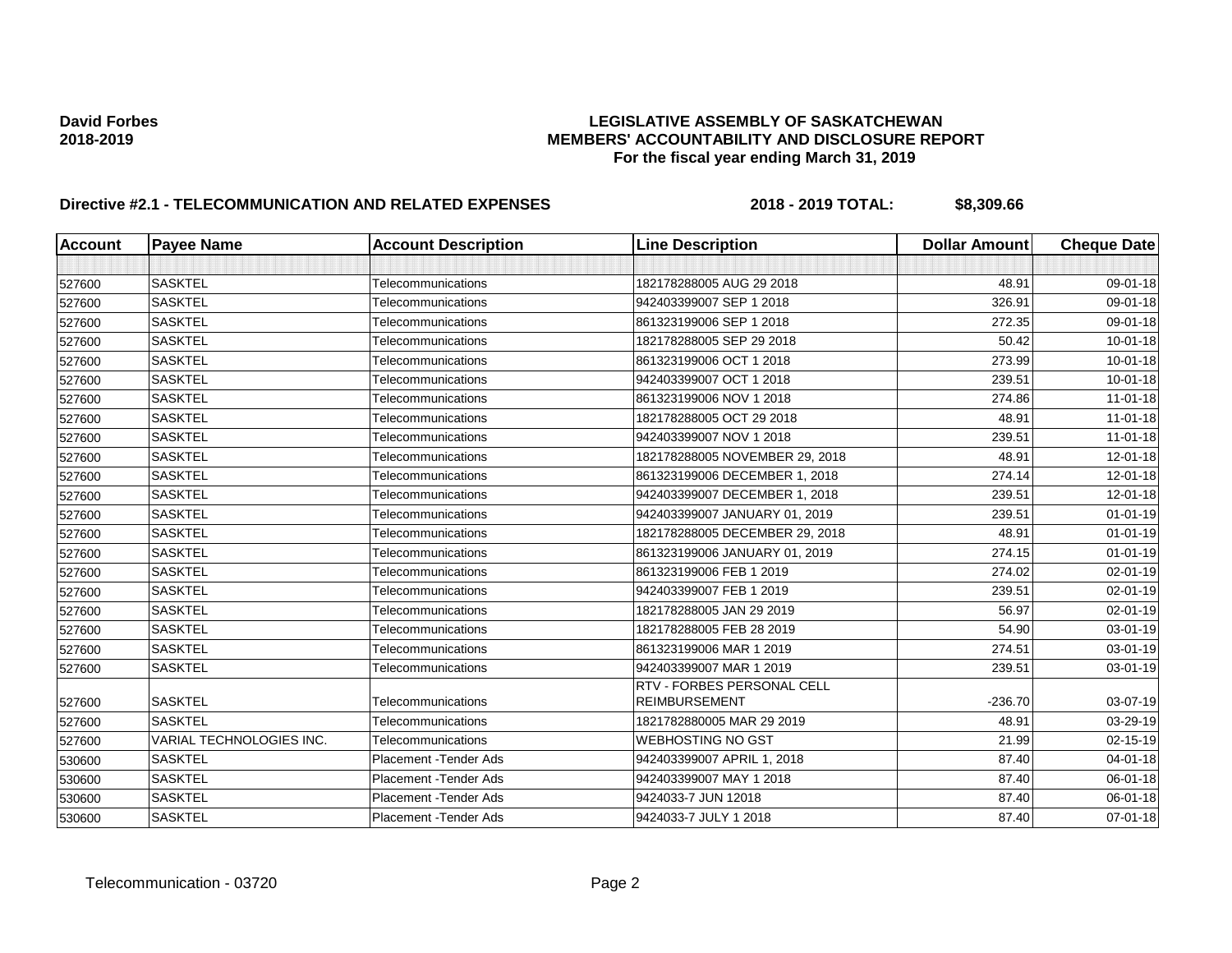| <b>Account</b> | <b>Payee Name</b> | <b>Account Description</b> | <b>Line Description</b>       | <b>Dollar Amount</b> | <b>Cheque Date</b> |
|----------------|-------------------|----------------------------|-------------------------------|----------------------|--------------------|
|                |                   |                            |                               |                      |                    |
| 530600         | <b>SASKTEL</b>    | Placement - Tender Ads     | 942403399007 AUG 1/18         | 87.40                | 08-01-18           |
| 530600         | <b>SASKTEL</b>    | Placement - Tender Ads     | 942403399007 OCT 1 2018       | 87.40                | $10 - 01 - 18$     |
| 530600         | <b>SASKTEL</b>    | Placement - Tender Ads     | 942403399007 NOV 1 2018       | 87.40                | $11 - 01 - 18$     |
| 530600         | <b>SASKTEL</b>    | Placement - Tender Ads     | 942403399007 DECEMBER 1, 2018 | 87.40                | 12-01-18           |
| 530600         | <b>SASKTEL</b>    | Placement - Tender Ads     | 942403399007 JANUARY 01, 2019 | 87.40                | $01 - 01 - 19$     |
| 530600         | <b>SASKTEL</b>    | Placement - Tender Ads     | 942403399007 FEB 1 2019       | 87.40                | 02-01-19           |
| 530600         | <b>SASKTEL</b>    | Placement - Tender Ads     | 942403399007 MAR 1 2019       | 87.40                | 03-01-19           |
|                |                   |                            |                               |                      |                    |
|                |                   |                            |                               |                      |                    |
|                |                   |                            |                               |                      |                    |
|                |                   |                            |                               |                      |                    |
|                |                   |                            |                               |                      |                    |
|                |                   |                            |                               |                      |                    |
|                |                   |                            |                               |                      |                    |
|                |                   |                            |                               |                      |                    |
|                |                   |                            |                               |                      |                    |
|                |                   |                            |                               |                      |                    |
|                |                   |                            |                               |                      |                    |
|                |                   |                            |                               |                      |                    |
|                |                   |                            |                               |                      |                    |
|                |                   |                            |                               |                      |                    |
|                |                   |                            |                               |                      |                    |
|                |                   |                            |                               |                      |                    |
|                |                   |                            |                               |                      |                    |
|                |                   |                            |                               |                      |                    |
|                |                   |                            |                               |                      |                    |
|                |                   |                            |                               |                      |                    |
|                |                   |                            |                               |                      |                    |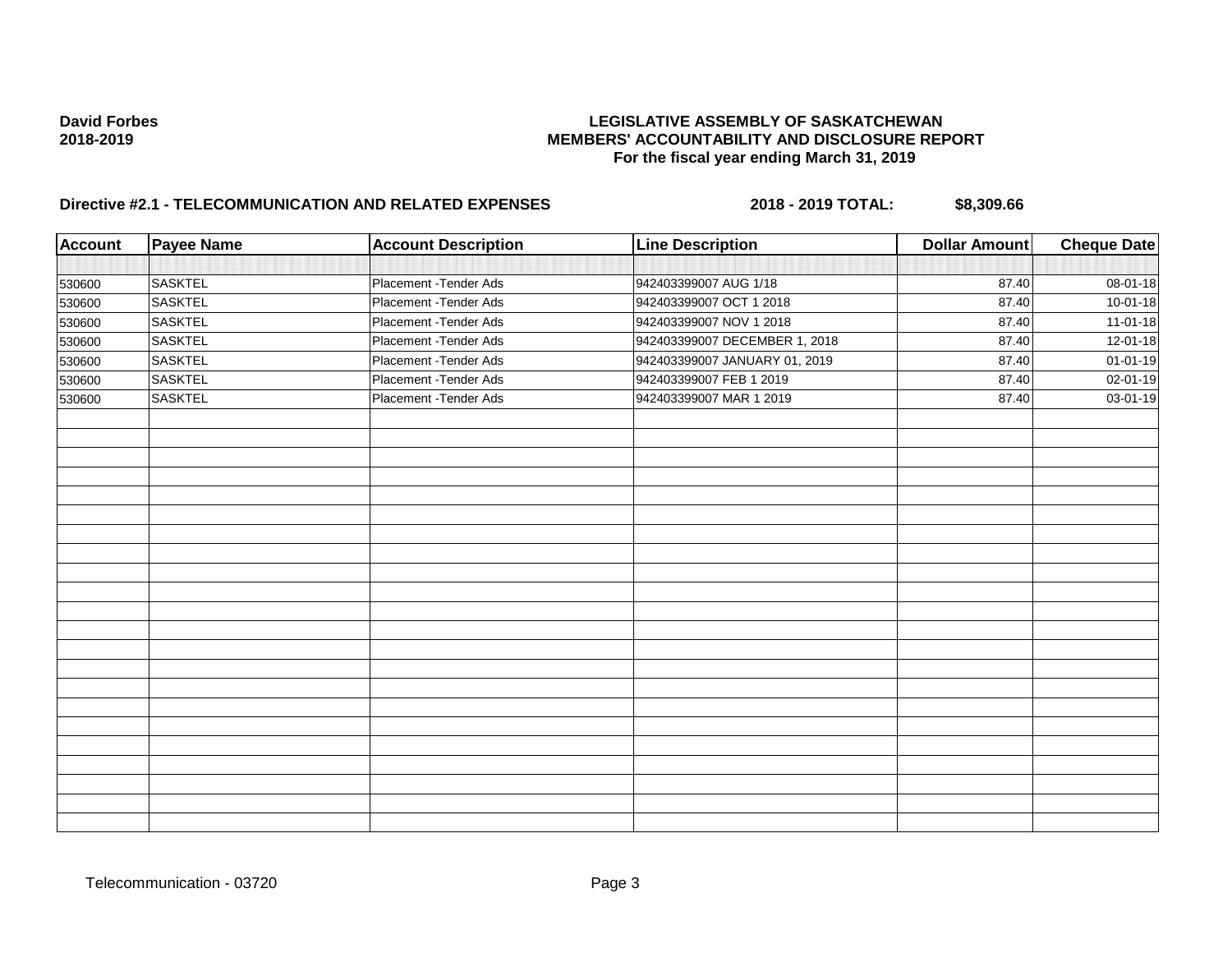| <b>Account</b> | Payee Name | <b>Account Description</b> | <b>Line Description</b> | <b>Dollar Amount</b> | <b>Cheque Date</b> |
|----------------|------------|----------------------------|-------------------------|----------------------|--------------------|
|                |            |                            |                         |                      |                    |
|                |            |                            |                         |                      |                    |
|                |            |                            |                         |                      |                    |
|                |            |                            |                         |                      |                    |
|                |            |                            |                         |                      |                    |
|                |            |                            |                         |                      |                    |
|                |            |                            |                         |                      |                    |
|                |            |                            |                         |                      |                    |
|                |            |                            |                         |                      |                    |
|                |            |                            |                         |                      |                    |
|                |            |                            |                         |                      |                    |
|                |            |                            |                         |                      |                    |
|                |            |                            |                         |                      |                    |
|                |            |                            |                         |                      |                    |
|                |            |                            |                         |                      |                    |
|                |            |                            |                         |                      |                    |
|                |            |                            |                         |                      |                    |
|                |            |                            |                         |                      |                    |
|                |            |                            |                         |                      |                    |
|                |            |                            |                         |                      |                    |
|                |            |                            |                         |                      |                    |
|                |            |                            |                         |                      |                    |
|                |            |                            |                         |                      |                    |
|                |            |                            |                         |                      |                    |
|                |            |                            |                         |                      |                    |
|                |            |                            |                         |                      |                    |
|                |            |                            |                         |                      |                    |
|                |            |                            |                         |                      |                    |
|                |            |                            |                         |                      |                    |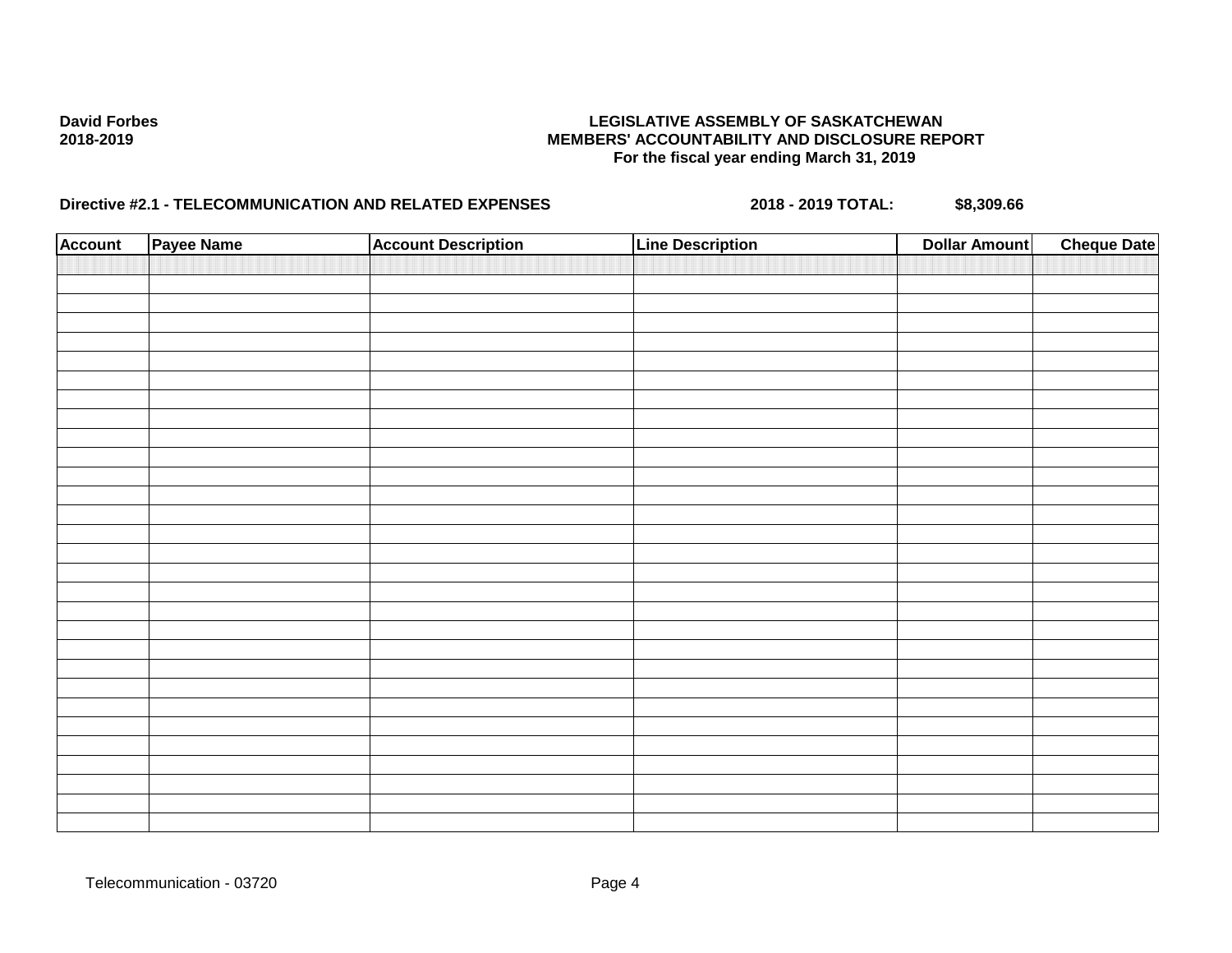| <b>Account</b> | <b>Payee Name</b> | <b>Account Description</b> | <b>Line Description</b> | <b>Dollar Amount</b> | <b>Cheque Date</b> |
|----------------|-------------------|----------------------------|-------------------------|----------------------|--------------------|
|                |                   |                            |                         |                      |                    |
|                |                   |                            |                         |                      |                    |
|                |                   |                            |                         |                      |                    |
|                |                   |                            |                         |                      |                    |
|                |                   |                            |                         |                      |                    |
|                |                   |                            |                         |                      |                    |
|                |                   |                            |                         |                      |                    |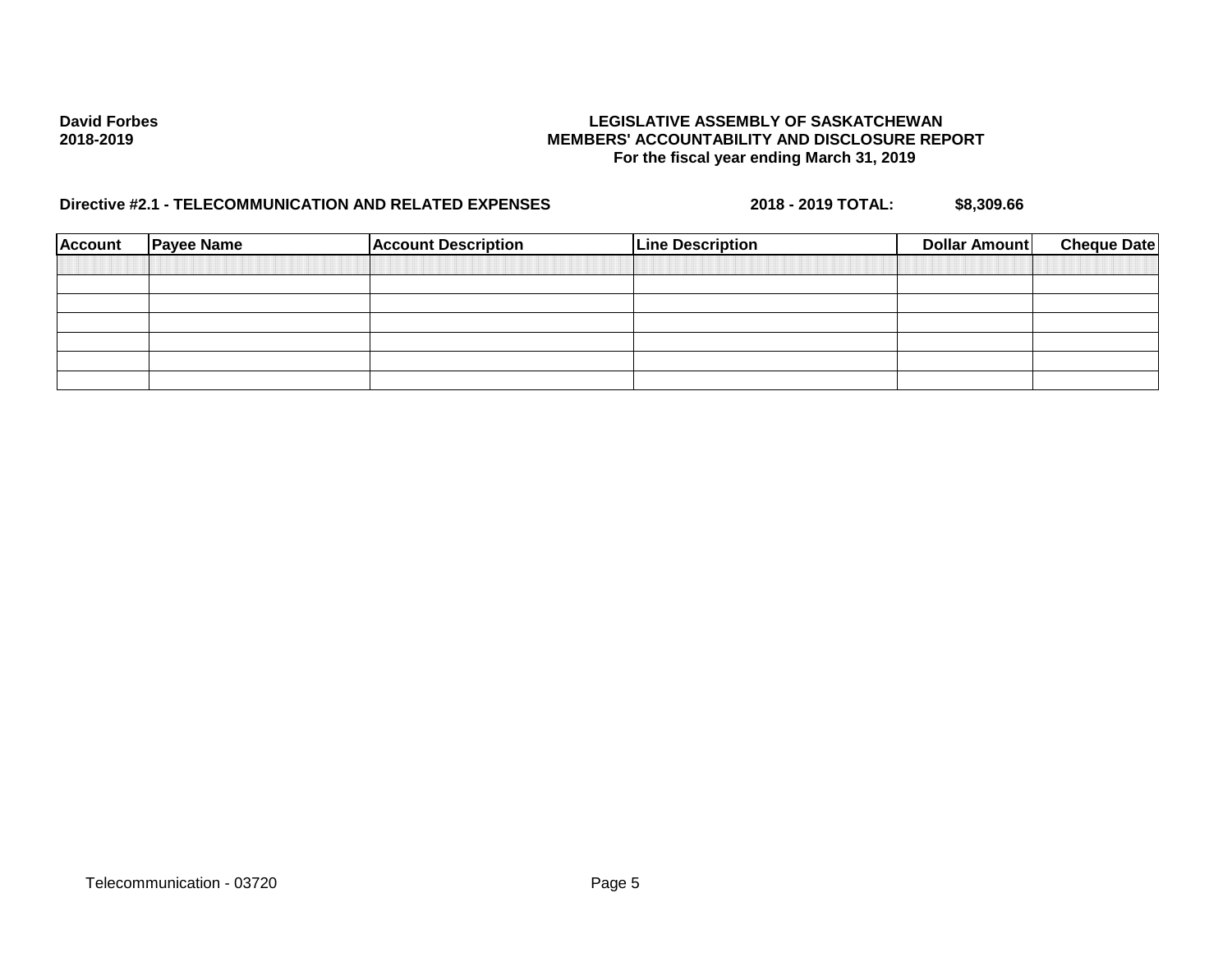### **LEGISLATIVE ASSEMBLY OF SASKATCHEWAN MEMBERS' ACCOUNTABILITY AND DISCLOSURE REPORT For the fiscal year ending March 31, 2019**

| <b>Account</b> | <b>Payee Name</b> | <b>Account Description</b>  | <b>Line Description</b>           | <b>Dollar Amount</b> | <b>Cheque Date</b> |
|----------------|-------------------|-----------------------------|-----------------------------------|----------------------|--------------------|
|                |                   |                             |                                   |                      |                    |
|                |                   |                             | APRIL 2018 MLA REGINA             |                      |                    |
| 541900         | FORBES, DAVID G.  | <b>Elected Rep - Travel</b> | <b>ACCOMMODATIONS</b>             | 1,500.00             | 04-24-18           |
| 541900         | FORBES, DAVID G.  | <b>Elected Rep - Travel</b> | MLA TRAVEL APRIL 22 - 30, 2018    | 1,121.25             | $05 - 01 - 18$     |
| 541900         | FORBES, DAVID G.  | Elected Rep - Travel        | MLA TRAVEL APRIL 8 - 19, 2018     | 1,284.65             | 05-01-18           |
|                |                   |                             | MAY 2018 MLA REGINA               |                      |                    |
| 541900         | FORBES, DAVID G.  | Elected Rep - Travel        | <b>ACCOMMODATIONS</b>             | 1,550.00             | 05-24-18           |
| 541900         | FORBES. DAVID G.  | <b>Elected Rep - Travel</b> | MLA TRAVEL MAY 1 - 17, 2018       | 1,770.04             | 06-01-18           |
|                |                   |                             | JUNE 2018 MLA REGINA              |                      |                    |
| 541900         | FORBES, DAVID G.  | <b>Elected Rep - Travel</b> | <b>ACCOMMODATIONS</b>             | 1,500.00             | 06-01-18           |
| 541900         | FORBES, DAVID G.  | Elected Rep - Travel        | MLA TRAVEL MAY 21 - 31, 2018      | 1,376.81             | $06 - 01 - 18$     |
| 541900         | FORBES, DAVID G.  | Elected Rep - Travel        | MLA TRAVEL - JUNE 5-30 2018       | 1,532.54             | $07 - 01 - 18$     |
|                |                   |                             | MLA REGINA ACCOMMODATIONS JULY    |                      |                    |
| 541900         | FORBES, DAVID G.  | <b>Elected Rep - Travel</b> | 2018                              | 1,550.00             | $07 - 01 - 18$     |
| 541900         | FORBES, DAVID G.  | Elected Rep - Travel        | MLA TRAVEL JULY 4-31 2018         | 775.64               | 08-01-18           |
|                |                   |                             | MLA REGINA ACCOMMODATION AUGUST   |                      |                    |
| 541900         | FORBES, DAVID G.  | <b>Elected Rep - Travel</b> | 2018                              | 1,550.00             | 08-28-18           |
|                |                   |                             | MLA REGINA ACCOMMODATIONS SEPT    |                      |                    |
| 541900         | FORBES, DAVID G.  | <b>Elected Rep - Travel</b> | 2018                              | 1,500.00             | 09-01-18           |
| 541900         | FORBES, DAVID G.  | Elected Rep - Travel        | MLA TRAVEL AUGUST 15-29 2018      | 1,436.47             | $09 - 01 - 18$     |
| 541900         | FORBES, DAVID G.  | <b>Elected Rep - Travel</b> | MLA TRAVEL SEP 6-28 2018          | 1,354.61             | 10-03-18           |
|                |                   |                             | MLA REGINA ACCOMMODATIONS OCT     |                      |                    |
| 541900         | FORBES, DAVID G.  | <b>Elected Rep - Travel</b> | 2018                              | 1,550.00             | 10-26-18           |
|                |                   |                             | MLA REGINA ACCOMMODATIONS NOV     |                      |                    |
| 541900         | FORBES, DAVID G.  | <b>Elected Rep - Travel</b> | 2018                              | 1,500.00             | $11 - 01 - 18$     |
|                |                   |                             | MLA TRAVEL SEPTEMBER 29 - OCTOBER |                      |                    |
| 541900         | FORBES, DAVID G.  | <b>Elected Rep - Travel</b> | 19, 2018                          | 1,769.42             | $11 - 01 - 18$     |
| 541900         | FORBES, DAVID G.  | Elected Rep - Travel        | MLA TRAVEL OCTOBER 29 - 31, 2018  | 1,159.35             | $11-01-18$         |
|                |                   |                             | MLA REGINA ACCOMMODATIONS DEC     |                      |                    |
| 541900         | FORBES, DAVID G.  | Elected Rep - Travel        | 2018                              | 1,550.00             | 12-01-18           |
| 541900         | FORBES, DAVID G.  | Elected Rep - Travel        | MLA TRAVEL NOV 1-15 2018          | 1,549.30             | $12 - 03 - 18$     |
| 541900         | FORBES, DAVID G.  | <b>Elected Rep - Travel</b> | MLA TRAVEL NOV 17-30 2018         | 1,455.60             | 12-03-18           |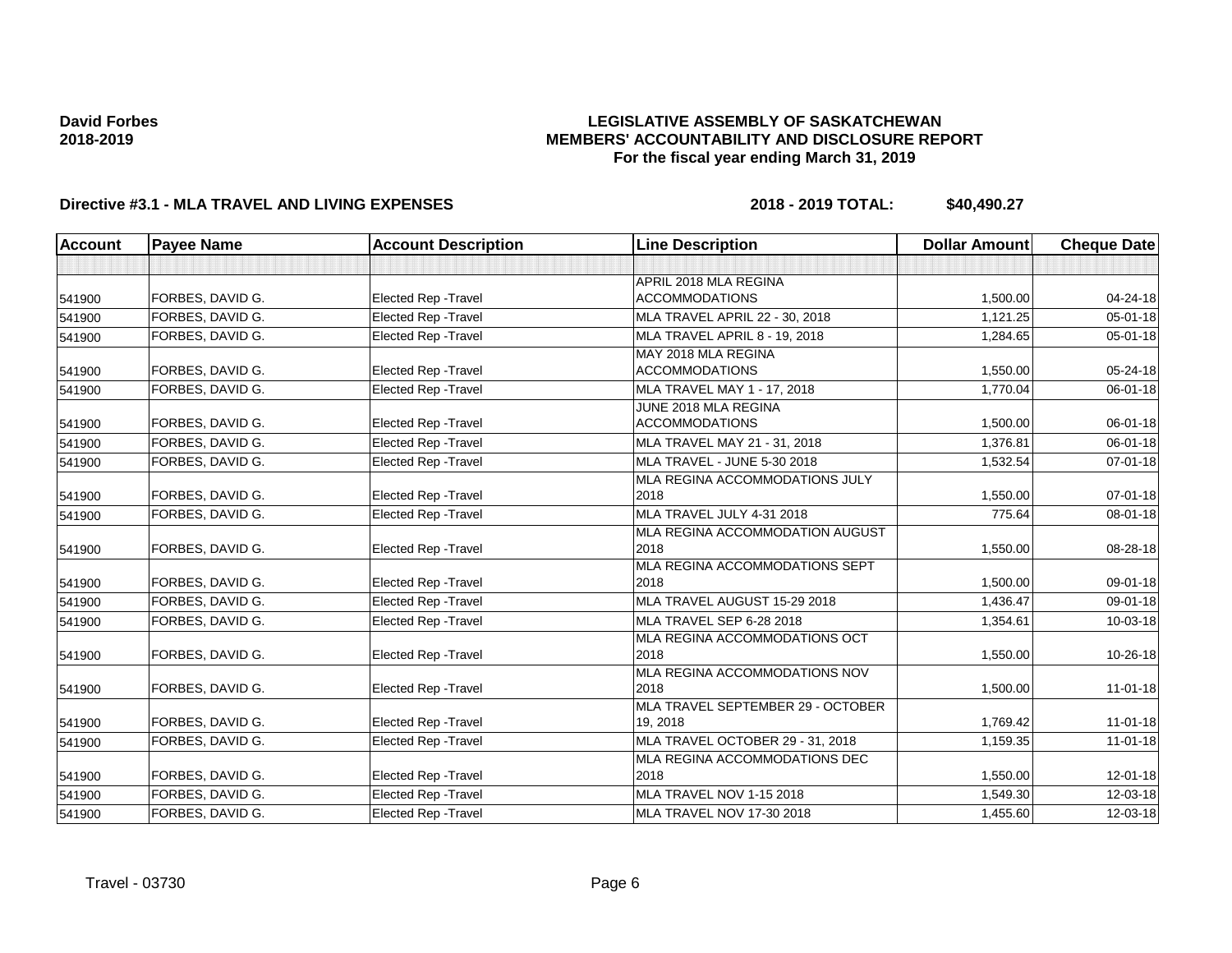### **LEGISLATIVE ASSEMBLY OF SASKATCHEWAN MEMBERS' ACCOUNTABILITY AND DISCLOSURE REPORT For the fiscal year ending March 31, 2019**

| <b>Account</b> | <b>Payee Name</b> | <b>Account Description</b> | <b>Line Description</b>                        | <b>Dollar Amount</b> | <b>Cheque Date</b> |
|----------------|-------------------|----------------------------|------------------------------------------------|----------------------|--------------------|
|                |                   |                            |                                                |                      |                    |
| 541900         | FORBES, DAVID G.  | Elected Rep - Travel       | MLA TRAVEL DEC 2-31 2018                       | 1,513.55             | $01 - 02 - 19$     |
| 541900         | FORBES, DAVID G.  | Elected Rep - Travel       | MLA TRAVEL JAN 2-17 2019                       | 977.97               | $01 - 17 - 19$     |
| 541900         | FORBES, DAVID G.  | Elected Rep - Travel       | JAN 2019 MLA REGINA ACCOMMODATION              | 1,194.48             | 02-01-19           |
| 541900         | FORBES, DAVID G.  | Elected Rep - Travel       | FEB 2019 MLA REGINA<br><b>ACCOMMODATIONS</b>   | 1,086.98             | 02-01-19           |
| 541900         | FORBES, DAVID G.  | Elected Rep - Travel       | MLA TRAVEL FEB 3-28 2019                       | 1,261.13             | 03-01-19           |
| 541900         | FORBES, DAVID G.  | Elected Rep - Travel       | MLA TRAVEL FEB 19 2019                         | 63.00                | 03-01-19           |
| 541900         | FORBES, DAVID G.  | Elected Rep - Travel       | MARCH 2019 MLA REGINA<br><b>ACCOMMODATIONS</b> | 1,086.15             | 03-12-19           |
| 541900         | FORBES, DAVID G.  | Elected Rep - Travel       | MLA TRAVEL MAR 3 - 19 2019                     | 1,823.34             | 03-31-19           |
| 541900         | FORBES, DAVID G.  | Elected Rep - Travel       | MLA TRAVEL MAR 20 - 31 2019                    | 1,147.99             | 03-31-19           |
|                |                   |                            |                                                |                      |                    |
|                |                   |                            |                                                |                      |                    |
|                |                   |                            |                                                |                      |                    |
|                |                   |                            |                                                |                      |                    |
|                |                   |                            |                                                |                      |                    |
|                |                   |                            |                                                |                      |                    |
|                |                   |                            |                                                |                      |                    |
|                |                   |                            |                                                |                      |                    |
|                |                   |                            |                                                |                      |                    |
|                |                   |                            |                                                |                      |                    |
|                |                   |                            |                                                |                      |                    |
|                |                   |                            |                                                |                      |                    |
|                |                   |                            |                                                |                      |                    |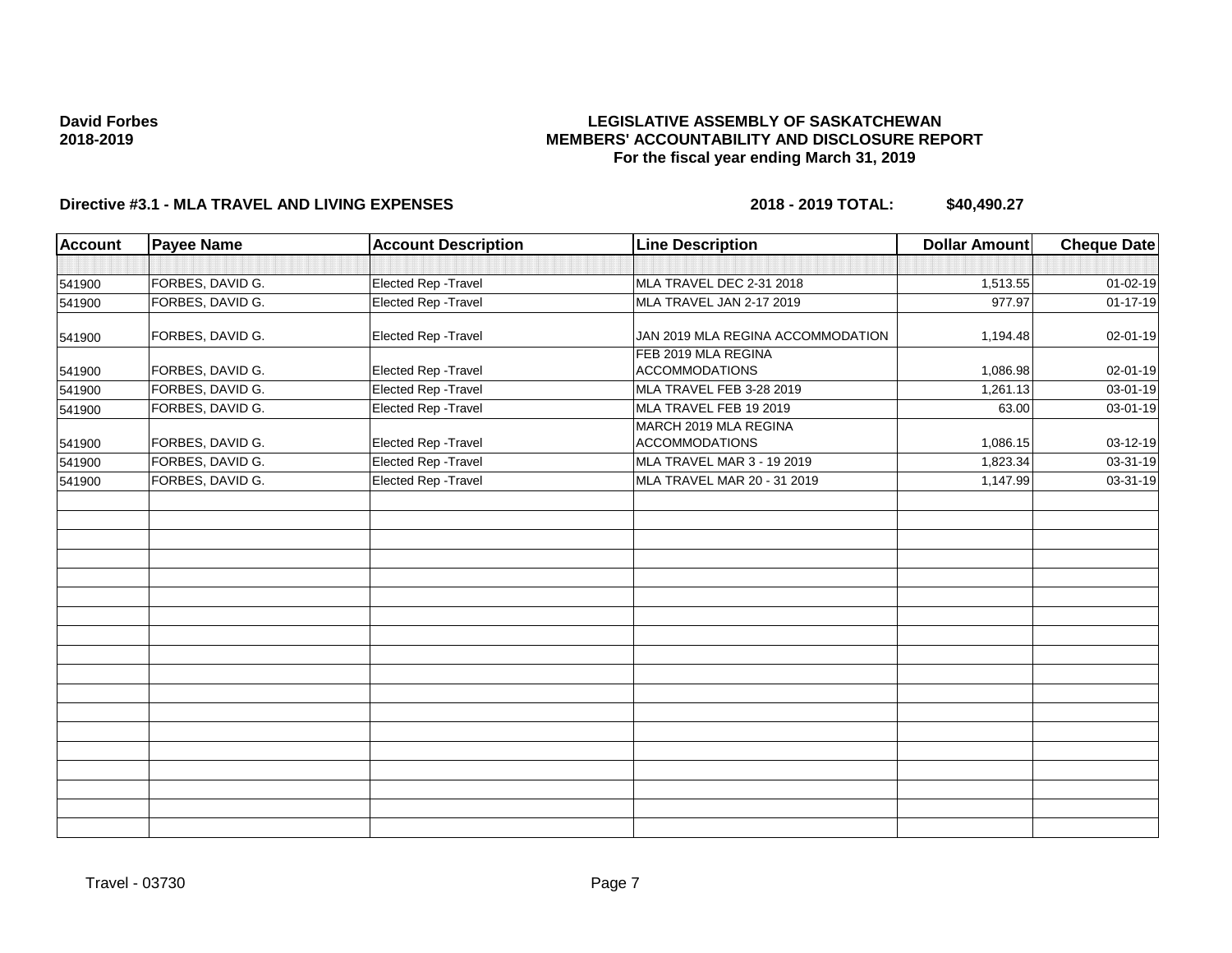### **LEGISLATIVE ASSEMBLY OF SASKATCHEWAN MEMBERS' ACCOUNTABILITY AND DISCLOSURE REPORT For the fiscal year ending March 31, 2019**

| <b>Account</b> | Payee Name | <b>Account Description</b> | <b>Line Description</b> | <b>Dollar Amount</b> | <b>Cheque Date</b> |
|----------------|------------|----------------------------|-------------------------|----------------------|--------------------|
|                |            |                            |                         |                      |                    |
|                |            |                            |                         |                      |                    |
|                |            |                            |                         |                      |                    |
|                |            |                            |                         |                      |                    |
|                |            |                            |                         |                      |                    |
|                |            |                            |                         |                      |                    |
|                |            |                            |                         |                      |                    |
|                |            |                            |                         |                      |                    |
|                |            |                            |                         |                      |                    |
|                |            |                            |                         |                      |                    |
|                |            |                            |                         |                      |                    |
|                |            |                            |                         |                      |                    |
|                |            |                            |                         |                      |                    |
|                |            |                            |                         |                      |                    |
|                |            |                            |                         |                      |                    |
|                |            |                            |                         |                      |                    |
|                |            |                            |                         |                      |                    |
|                |            |                            |                         |                      |                    |
|                |            |                            |                         |                      |                    |
|                |            |                            |                         |                      |                    |
|                |            |                            |                         |                      |                    |
|                |            |                            |                         |                      |                    |
|                |            |                            |                         |                      |                    |
|                |            |                            |                         |                      |                    |
|                |            |                            |                         |                      |                    |
|                |            |                            |                         |                      |                    |
|                |            |                            |                         |                      |                    |
|                |            |                            |                         |                      |                    |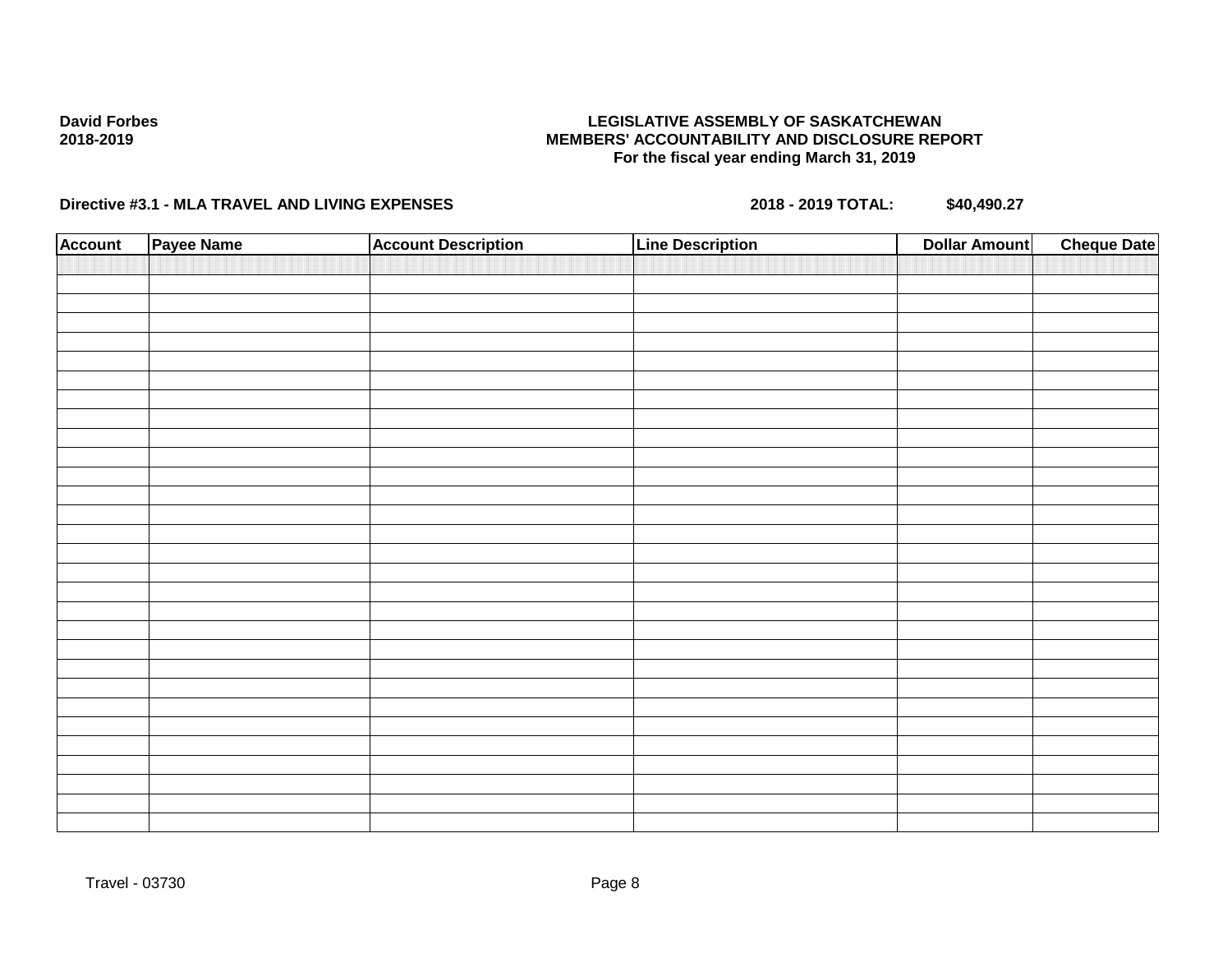### **LEGISLATIVE ASSEMBLY OF SASKATCHEWAN MEMBERS' ACCOUNTABILITY AND DISCLOSURE REPORT For the fiscal year ending March 31, 2019**

| <b>Account</b> | Payee Name | <b>Account Description</b> | <b>Line Description</b> | <b>Dollar Amount</b> | <b>Cheque Date</b> |
|----------------|------------|----------------------------|-------------------------|----------------------|--------------------|
|                |            |                            |                         |                      |                    |
|                |            |                            |                         |                      |                    |
|                |            |                            |                         |                      |                    |
|                |            |                            |                         |                      |                    |
|                |            |                            |                         |                      |                    |
|                |            |                            |                         |                      |                    |
|                |            |                            |                         |                      |                    |
|                |            |                            |                         |                      |                    |
|                |            |                            |                         |                      |                    |
|                |            |                            |                         |                      |                    |
|                |            |                            |                         |                      |                    |
|                |            |                            |                         |                      |                    |
|                |            |                            |                         |                      |                    |
|                |            |                            |                         |                      |                    |
|                |            |                            |                         |                      |                    |
|                |            |                            |                         |                      |                    |
|                |            |                            |                         |                      |                    |
|                |            |                            |                         |                      |                    |
|                |            |                            |                         |                      |                    |
|                |            |                            |                         |                      |                    |
|                |            |                            |                         |                      |                    |
|                |            |                            |                         |                      |                    |
|                |            |                            |                         |                      |                    |
|                |            |                            |                         |                      |                    |
|                |            |                            |                         |                      |                    |
|                |            |                            |                         |                      |                    |
|                |            |                            |                         |                      |                    |
|                |            |                            |                         |                      |                    |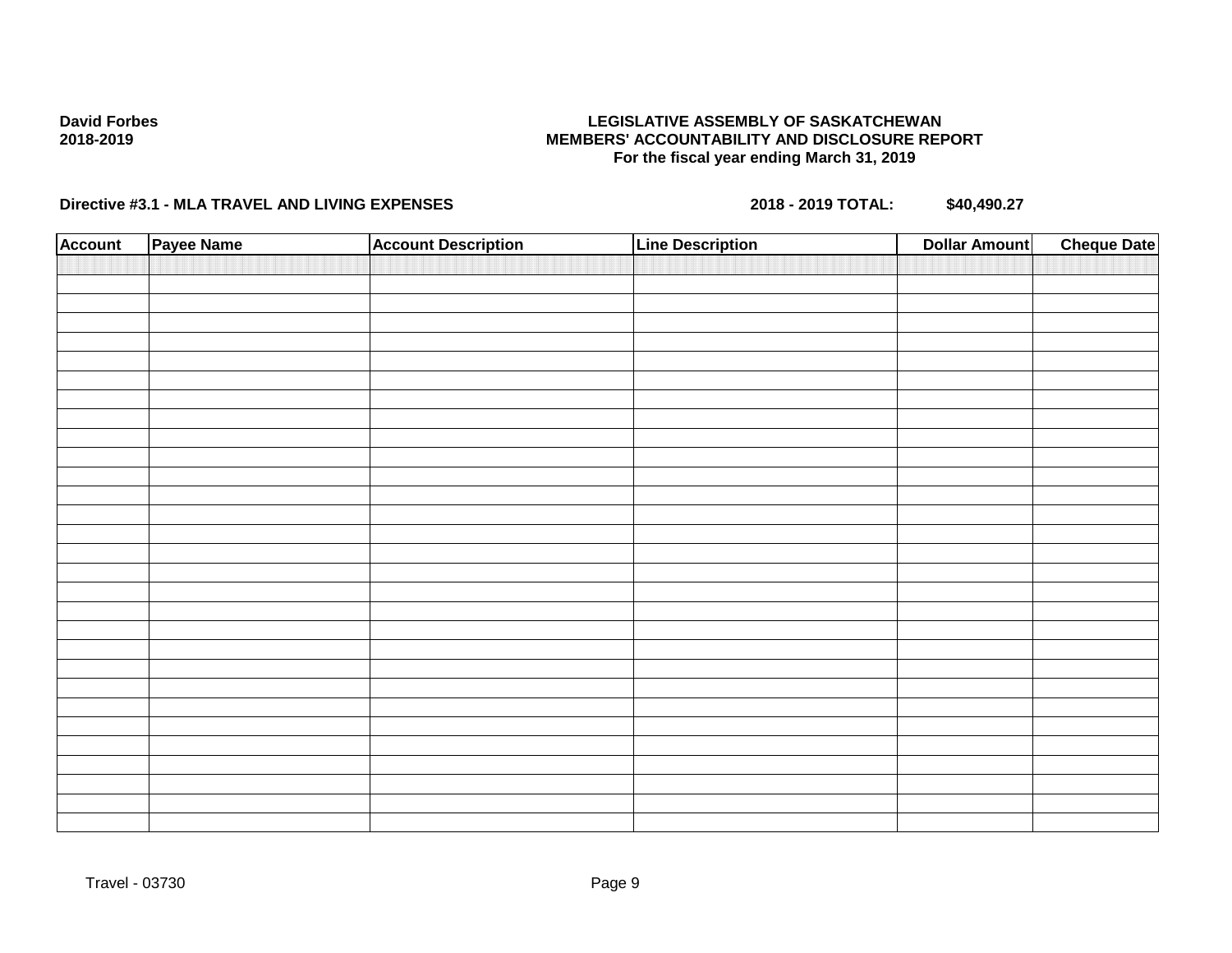### **LEGISLATIVE ASSEMBLY OF SASKATCHEWAN MEMBERS' ACCOUNTABILITY AND DISCLOSURE REPORT For the fiscal year ending March 31, 2019**

| <b>Account</b> | <b>Payee Name</b> | <b>Account Description</b> | <b>Line Description</b> | <b>Dollar Amount</b> | <b>Cheque Date</b> |
|----------------|-------------------|----------------------------|-------------------------|----------------------|--------------------|
|                |                   |                            |                         |                      |                    |
|                |                   |                            |                         |                      |                    |
|                |                   |                            |                         |                      |                    |
|                |                   |                            |                         |                      |                    |
|                |                   |                            |                         |                      |                    |
|                |                   |                            |                         |                      |                    |
|                |                   |                            |                         |                      |                    |
|                |                   |                            |                         |                      |                    |
|                |                   |                            |                         |                      |                    |
|                |                   |                            |                         |                      |                    |
|                |                   |                            |                         |                      |                    |
|                |                   |                            |                         |                      |                    |
|                |                   |                            |                         |                      |                    |
|                |                   |                            |                         |                      |                    |
|                |                   |                            |                         |                      |                    |
|                |                   |                            |                         |                      |                    |
|                |                   |                            |                         |                      |                    |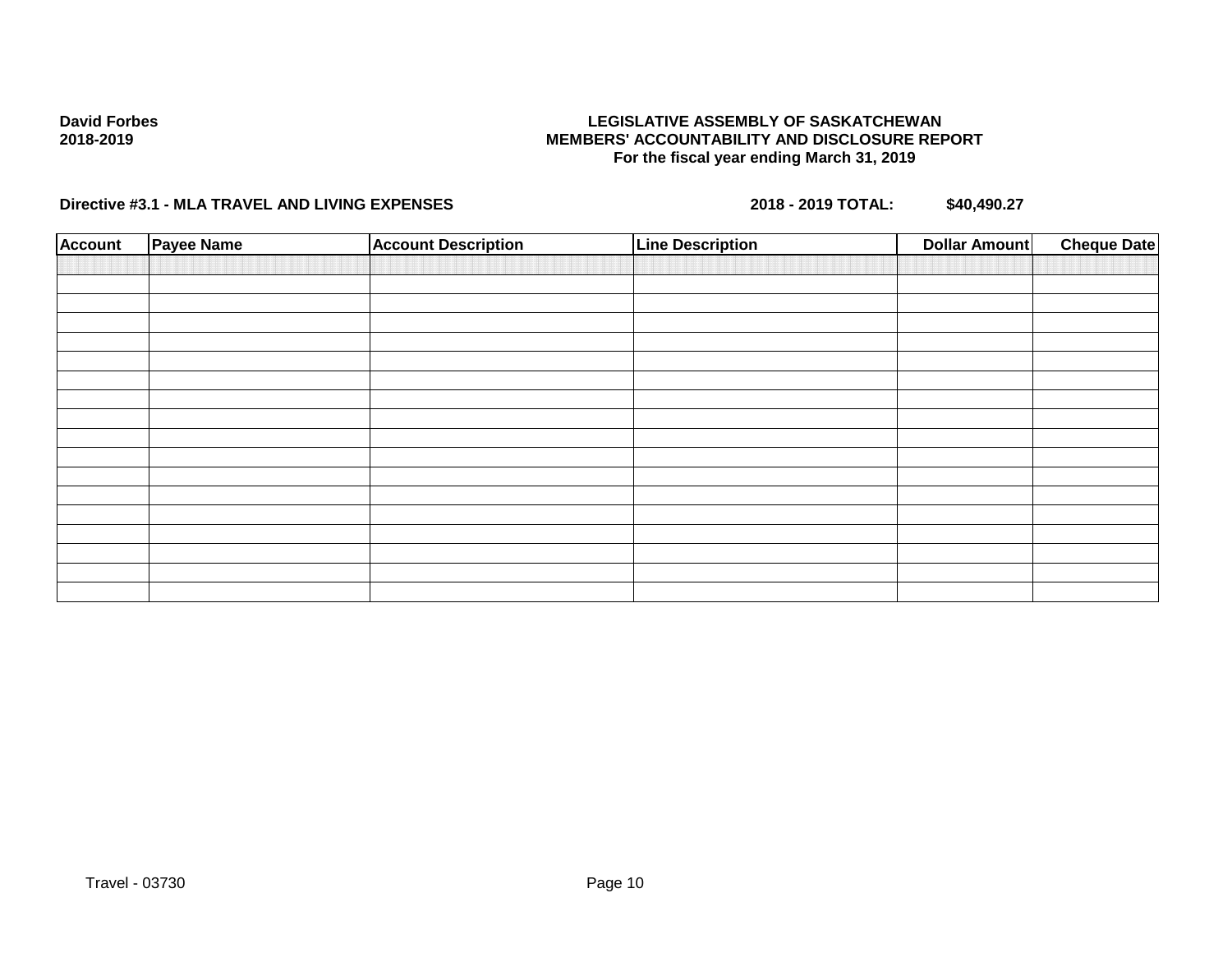### **LEGISLATIVE ASSEMBLY OF SASKATCHEWAN MEMBERS' ACCOUNTABILITY AND DISCLOSURE REPORT For the fiscal year ending March 31, 2019**

| <b>Account</b> | <b>Payee Name</b>                                   | <b>Account Description</b>                | <b>Line Description</b>        | <b>Dollar Amount</b> | <b>Cheque Date</b> |
|----------------|-----------------------------------------------------|-------------------------------------------|--------------------------------|----------------------|--------------------|
|                |                                                     |                                           |                                |                      |                    |
| 521372         | MICHAEL BELL PHOTOGRAPHY                            | Photographer's Services                   | PHOTOGRAPHERS SERVICES         | 101.92               | $01 - 01 - 19$     |
| 521372         | MICHAEL BELL PHOTOGRAPHY                            | Photographer's Services                   | PHOTOGRAPHERS SERVICES         | 79.50                | $01 - 02 - 19$     |
| 522000         | <b>HELIOS HOLDINGS LTD</b>                          | Rent of Ground, Buildings and Other Space | APRIL 2018 MLA OFFICE RENT     | 1,615.00             | $04 - 01 - 18$     |
| 522000         | HELIOS HOLDINGS LTD                                 | Rent of Ground, Buildings and Other Space | MAY 2018 MLA OFFICE RENT       | 1,615.00             | 04-13-18           |
| 522000         | <b>HELIOS HOLDINGS LTD</b>                          | Rent of Ground, Buildings and Other Space | JUNE 2018 MLA OFFICE RENT      | 1,615.00             | 05-18-18           |
| 522000         | <b>HELIOS HOLDINGS LTD</b>                          | Rent of Ground, Buildings and Other Space | JULY 2018 MLA OFFICE RENT      | 1,615.00             | 06-22-18           |
| 522000         | <b>HELIOS HOLDINGS LTD</b>                          | Rent of Ground, Buildings and Other Space | MLA OFFICE RENT AUGUST 2018    | 1,615.00             | 07-23-18           |
| 522000         | HELIOS HOLDINGS LTD                                 | Rent of Ground, Buildings and Other Space | MLA OFFICE RENT SEPTEMBER 2018 | 1,615.00             | 08-20-18           |
| 522000         | <b>HELIOS HOLDINGS LTD</b>                          | Rent of Ground, Buildings and Other Space | MLA OFFICE RENT OCTOBER 2018   | 1,615.00             | 09-20-18           |
| 522000         | HELIOS HOLDINGS LTD                                 | Rent of Ground, Buildings and Other Space | MLA OFFICE RENT NOV 2018       | 1,615.00             | 10-26-18           |
| 522000         | <b>HELIOS HOLDINGS LTD</b>                          | Rent of Ground, Buildings and Other Space | DEC 2018 MLA OFFICE RENT       | 1,615.00             | 11-20-18           |
| 522000         | HELIOS HOLDINGS LTD                                 | Rent of Ground, Buildings and Other Space | JAN 2019 MLA OFFICE RENT       | 1,615.00             | 03-01-19           |
| 522000         | HELIOS HOLDINGS LTD                                 | Rent of Ground, Buildings and Other Space | MAR 2019 MLA OFFICE RENT       | 1,615.00             | $03 - 01 - 19$     |
| 522000         | HELIOS HOLDINGS LTD                                 | Rent of Ground, Buildings and Other Space | FEB 2019 MLA OFFICE RENT       | 1,615.00             | 03-01-19           |
| 522000         | SASKATOON, CITY OF                                  | Rent of Ground, Buildings and Other Space | CCC MULTI PURPOSE ROOM RENTAL  | 28.67                | 10-03-18           |
| 522200         | MINISTER OF FINANCE-MINISTRY<br>OF CENTRAL SERVICES | Rent of Photocopiers                      | <b>COPIER CHARGES</b>          | 100.00               | 12-01-18           |
| 522200         | TOSHIBA OF CANADA LTD.                              | Rent of Photocopiers                      | <b>COPIER CHARGES</b>          | 239.94               | 05-01-18           |
| 522200         | TOSHIBA OF CANADA LTD.                              | Rent of Photocopiers                      | <b>COPIER CHARGES</b>          | 213.65               | $05 - 01 - 18$     |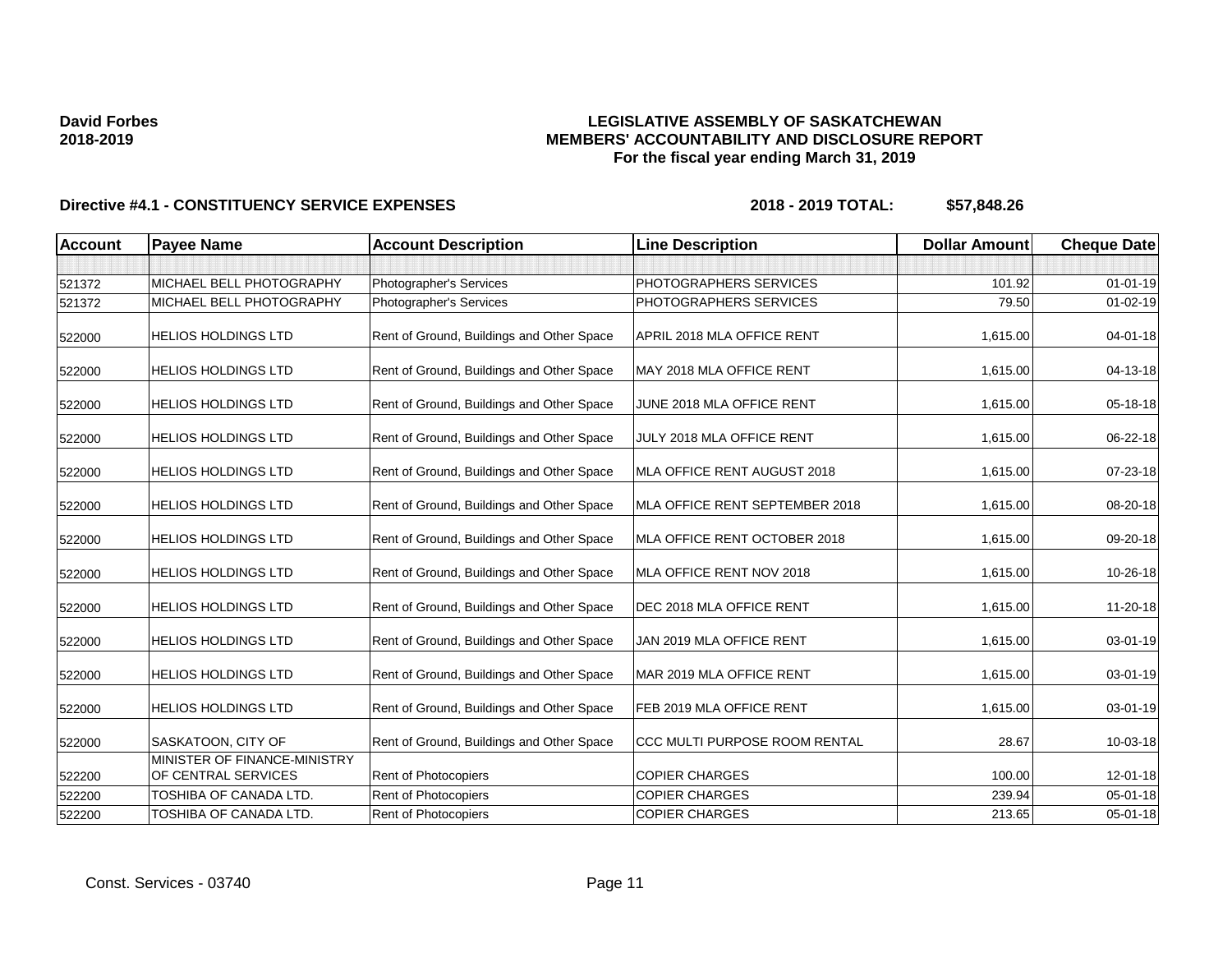### **LEGISLATIVE ASSEMBLY OF SASKATCHEWAN MEMBERS' ACCOUNTABILITY AND DISCLOSURE REPORT For the fiscal year ending March 31, 2019**

| <b>Account</b> | <b>Payee Name</b>          | <b>Account Description</b>          | <b>Line Description</b>       | <b>Dollar Amount</b> | <b>Cheque Date</b> |
|----------------|----------------------------|-------------------------------------|-------------------------------|----------------------|--------------------|
|                |                            |                                     |                               |                      |                    |
| 522200         | TOSHIBA OF CANADA LTD.     | Rent of Photocopiers                | <b>COPIER CHARGES</b>         | 243.08               | 06-01-18           |
| 522200         | TOSHIBA OF CANADA LTD.     | Rent of Photocopiers                | <b>COPIER CHARGES</b>         | 194.04               | 06-06-18           |
| 522200         | TOSHIBA OF CANADA LTD.     | Rent of Photocopiers                | <b>COPIER CHARGES</b>         | 187.15               | 08-01-18           |
| 522200         | TOSHIBA OF CANADA LTD.     | Rent of Photocopiers                | <b>COPIER CHARGES</b>         | 183.80               | 09-01-18           |
| 522200         | TOSHIBA OF CANADA LTD.     | Rent of Photocopiers                | <b>COPIER CHARGES</b>         | 200.19               | $10 - 01 - 18$     |
| 522200         | TOSHIBA OF CANADA LTD.     | Rent of Photocopiers                | <b>COPIER CHARGES</b>         | 229.98               | 10-08-18           |
| 522200         | TOSHIBA OF CANADA LTD.     | Rent of Photocopiers                | <b>COPIER CHARGES</b>         | 196.86               | $12 - 01 - 18$     |
| 522200         | TOSHIBA OF CANADA LTD.     | Rent of Photocopiers                | <b>COPIER CHARGES</b>         | 251.19               | $01 - 01 - 19$     |
| 522200         | TOSHIBA OF CANADA LTD.     | Rent of Photocopiers                | <b>COPIER CHARGES</b>         | 240.63               | 02-01-19           |
| 522200         | TOSHIBA OF CANADA LTD.     | Rent of Photocopiers                | <b>COPIER CHARGES</b>         | 197.61               | 03-01-19           |
| 522200         | TOSHIBA OF CANADA LTD.     | Rent of Photocopiers                | <b>COPIER CHARGES</b>         | 191.55               | 03-08-19           |
| 522500         | <b>COOKE AGENCIES LTD.</b> | <b>Insurance Premiums</b>           | <b>INSURANCE PREMIUMS</b>     | 645.54               | $01 - 01 - 19$     |
| 522700         | SASKATOON, CITY OF         | Utilities - Electricity and Nat Gas | <b>UTILITIES</b>              | 186.21               | 06-01-18           |
| 522700         | SASKATOON, CITY OF         | Utilities - Electricity and Nat Gas | <b>UTILITIES</b>              | 169.57               | 06-01-18           |
| 522700         | SASKATOON, CITY OF         | Utilities - Electricity and Nat Gas | 101061134 JUNE 29, 2018       | 178.80               | $07 - 01 - 18$     |
| 522700         | SASKATOON, CITY OF         | Utilities - Electricity and Nat Gas | 000101061134 JUL 29 2018      | 179.45               | 08-01-18           |
| 522700         | SASKATOON, CITY OF         | Utilities - Electricity and Nat Gas | <b>UTILITIES</b>              | 171.52               | 09-01-18           |
| 522700         | SASKATOON, CITY OF         | Utilities - Electricity and Nat Gas | 101061134 OCT 2018            | 128.02               | $10 - 01 - 18$     |
| 522700         | SASKATOON, CITY OF         | Utilities - Electricity and Nat Gas | 101061134 NOVEMBER 2018       | 118.55               | $11-01-18$         |
| 522700         | SASKATOON, CITY OF         | Utilities - Electricity and Nat Gas | 101061134 OCT 29-NOV 29, 2018 | 142.27               | 12-01-18           |
| 522700         | SASKATOON, CITY OF         | Utilities - Electricity and Nat Gas | 101061134 JAN 1-31 2019       | 142.94               | $01 - 01 - 19$     |
| 522700         | SASKATOON, CITY OF         | Utilities - Electricity and Nat Gas | 101061134 FEB 1-28 2019       | 148.59               | 02-01-19           |
| 522700         | SASKATOON, CITY OF         | Utilities - Electricity and Nat Gas | 101061134 MAR 1-31 2019       | 138.48               | 03-01-19           |
| 522700         | SASKATOON, CITY OF         | Utilities - Electricity and Nat Gas | 101061134 MAR 29 2019         | 152.27               | 03-29-19           |
| 522700         | SASKENERGY INCORPORATED    | Utilities - Electricity and Nat Gas | 91643100000 APRIL 11, 2018    | 141.62               | $05 - 01 - 18$     |
| 522700         | SASKENERGY INCORPORATED    | Utilities - Electricity and Nat Gas | 91643100000 MAY 8 2018        | 79.30                | 06-01-18           |
| 522700         | SASKENERGY INCORPORATED    | Utilities - Electricity and Nat Gas | 91643100000 JUNE 11, 2018     | 44.75                | 06-11-18           |
| 522700         | SASKENERGY INCORPORATED    | Utilities - Electricity and Nat Gas | 91643100000 JULY 11, 2018     | 40.43                | 08-01-18           |
| 522700         | SASKENERGY INCORPORATED    | Utilities - Electricity and Nat Gas | 009164310000 AUG 13/18        | 40.43                | 08-13-18           |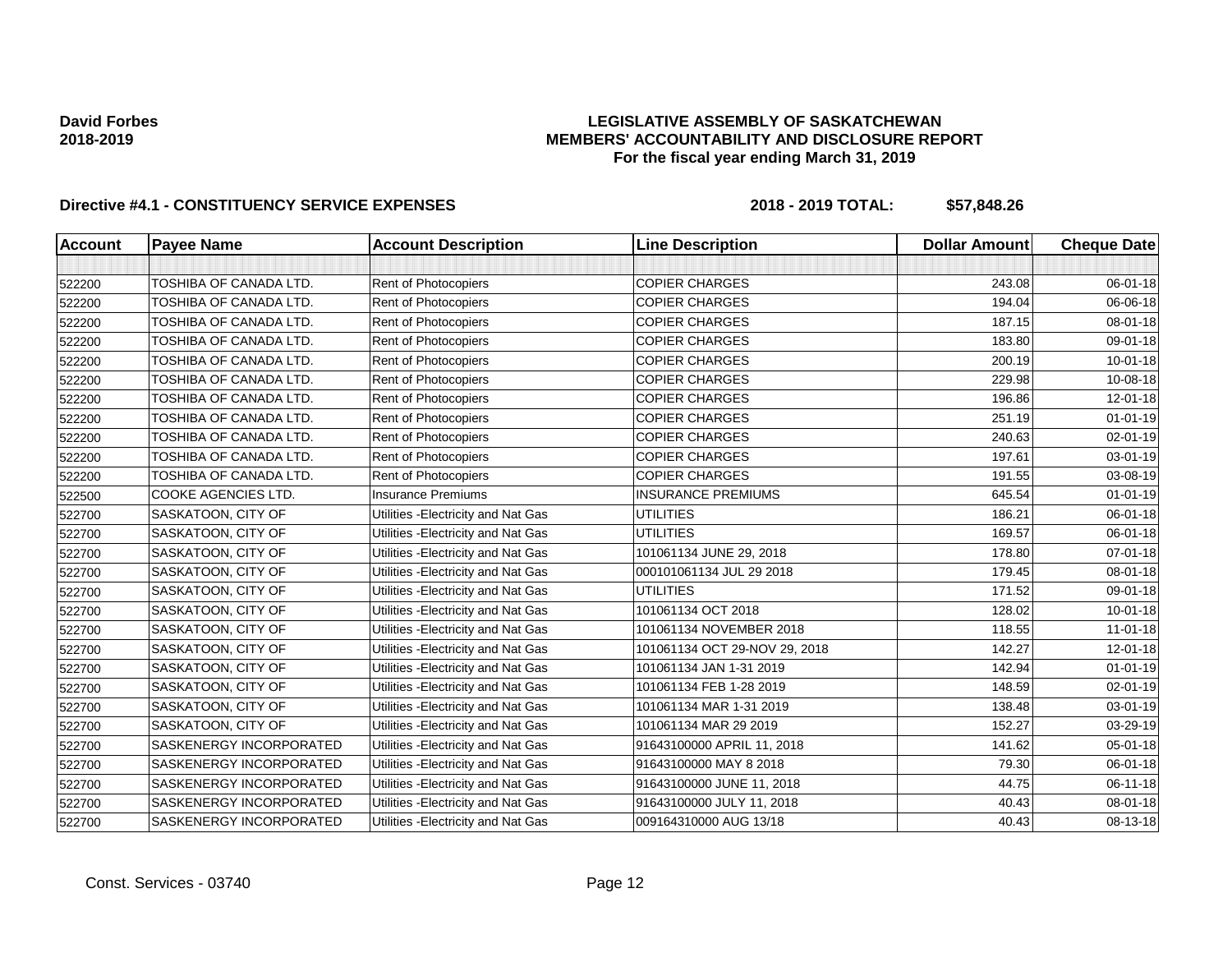### **LEGISLATIVE ASSEMBLY OF SASKATCHEWAN MEMBERS' ACCOUNTABILITY AND DISCLOSURE REPORT For the fiscal year ending March 31, 2019**

| <b>Account</b><br><b>Payee Name</b> |                                                     | <b>Account Description</b>           | <b>Line Description</b>                       | <b>Dollar Amount</b> | <b>Cheque Date</b> |
|-------------------------------------|-----------------------------------------------------|--------------------------------------|-----------------------------------------------|----------------------|--------------------|
|                                     |                                                     |                                      |                                               |                      |                    |
| 522700                              | <b>SASKENERGY INCORPORATED</b>                      | Utilities - Electricity and Nat Gas  | 916 431 0000 0 SEPT 11, 2018                  | 40.43                | $10 - 01 - 18$     |
| 522700                              | <b>SASKENERGY INCORPORATED</b>                      | Utilities - Electricity and Nat Gas  | 91643100000 OCT 10 2018                       | 49.68                | 10-10-18           |
| 522700                              | <b>SASKENERGY INCORPORATED</b>                      | Utilities - Electricity and Nat Gas  | 91643100000 NOV 9 2018                        | 67.00                | $12 - 01 - 18$     |
| 522700                              | SASKENERGY INCORPORATED                             | Utilities - Electricity and Nat Gas  | 91643100000 DEC 10 2018                       | 112.39               | $01 - 01 - 19$     |
| 522700                              | <b>SASKENERGY INCORPORATED</b>                      | Utilities - Electricity and Nat Gas  | 91643100000 JAN 10 2019                       | 140.19               | 02-01-19           |
| 522700                              | SASKENERGY INCORPORATED                             | Utilities - Electricity and Nat Gas  | 91643100000 FEB 8 2019                        | 153.28               | 02-08-19           |
| 522700                              | <b>SASKENERGY INCORPORATED</b>                      | Utilities - Electricity and Nat Gas  | 91643100000 MAR 11 2019                       | 145.10               | 03-11-19           |
| 524600                              | AIM ELECTRIC LTD.                                   | <b>Maintenance Contracts</b>         | <b>EMERG LIGHTING INSTALL</b>                 | 462.66               | 03-27-19           |
| 524600                              | SPI HEALTH & SAFETY INC.                            | <b>Maintenance Contracts</b>         | FIRE SAFETY EQUIPMENT &<br><b>MAINTENANCE</b> | 53.00                | 06-01-18           |
| 525000                              | FORBES, DAVID G.                                    | Postal, Courier, Freight and Related | <b>REIMB: POSTAGE</b>                         | 187.43               | 12-14-18           |
| 525000                              | MINISTER OF FINANCE-MINISTRY<br>OF CENTRAL SERVICES | Postal, Courier, Freight and Related | APRIL 2018 MAIL SERVICES                      | 47.92                | 06-18-18           |
| 525000                              | MINISTER OF FINANCE-MINISTRY<br>OF CENTRAL SERVICES | Postal, Courier, Freight and Related | MAY 2018 MAIL SERVICES                        | 47.92                | 06-18-18           |
| 525000                              | MINISTER OF FINANCE-MINISTRY<br>OF CENTRAL SERVICES | Postal, Courier, Freight and Related | MINISTRY OF CENTRAL SERVICES MAIL             | 48.42                | 08-01-18           |
| 525000                              | MINISTER OF FINANCE-MINISTRY<br>OF CENTRAL SERVICES | Postal, Courier, Freight and Related | MAIL SERVICES JULY 2018                       | 45.96                | $10 - 01 - 18$     |
| 525000                              | MINISTER OF FINANCE-MINISTRY<br>OF CENTRAL SERVICES | Postal, Courier, Freight and Related | MAIL SERVICES AUGUST 2018                     | 1,810.33             | 10-10-18           |
| 525000                              | MINISTER OF FINANCE-MINISTRY<br>OF CENTRAL SERVICES | Postal, Courier, Freight and Related | MAIL SERVICES SEPT 2018                       | 46.02                | $11 - 01 - 18$     |
| 525000                              | MINISTER OF FINANCE-MINISTRY<br>OF CENTRAL SERVICES | Postal, Courier, Freight and Related | MAIL SERVICES NOV 2018                        | 46.02                | $01 - 01 - 19$     |
| 525000                              | MINISTER OF FINANCE-MINISTRY<br>OF CENTRAL SERVICES | Postal, Courier, Freight and Related | MAIL SERVICES OCTOBER 2018                    | 46.02                | $01 - 01 - 19$     |
| 525000                              | MINISTER OF FINANCE-MINISTRY<br>OF CENTRAL SERVICES | Postal, Courier, Freight and Related | MAIL SERVICES DECEMBER 2018                   | 46.02                | 02-01-19           |
| 525000                              | MINISTER OF FINANCE-MINISTRY<br>OF CENTRAL SERVICES | Postal, Courier, Freight and Related | MAIL SERVICES JAN 2019                        | 46.02                | 03-01-19           |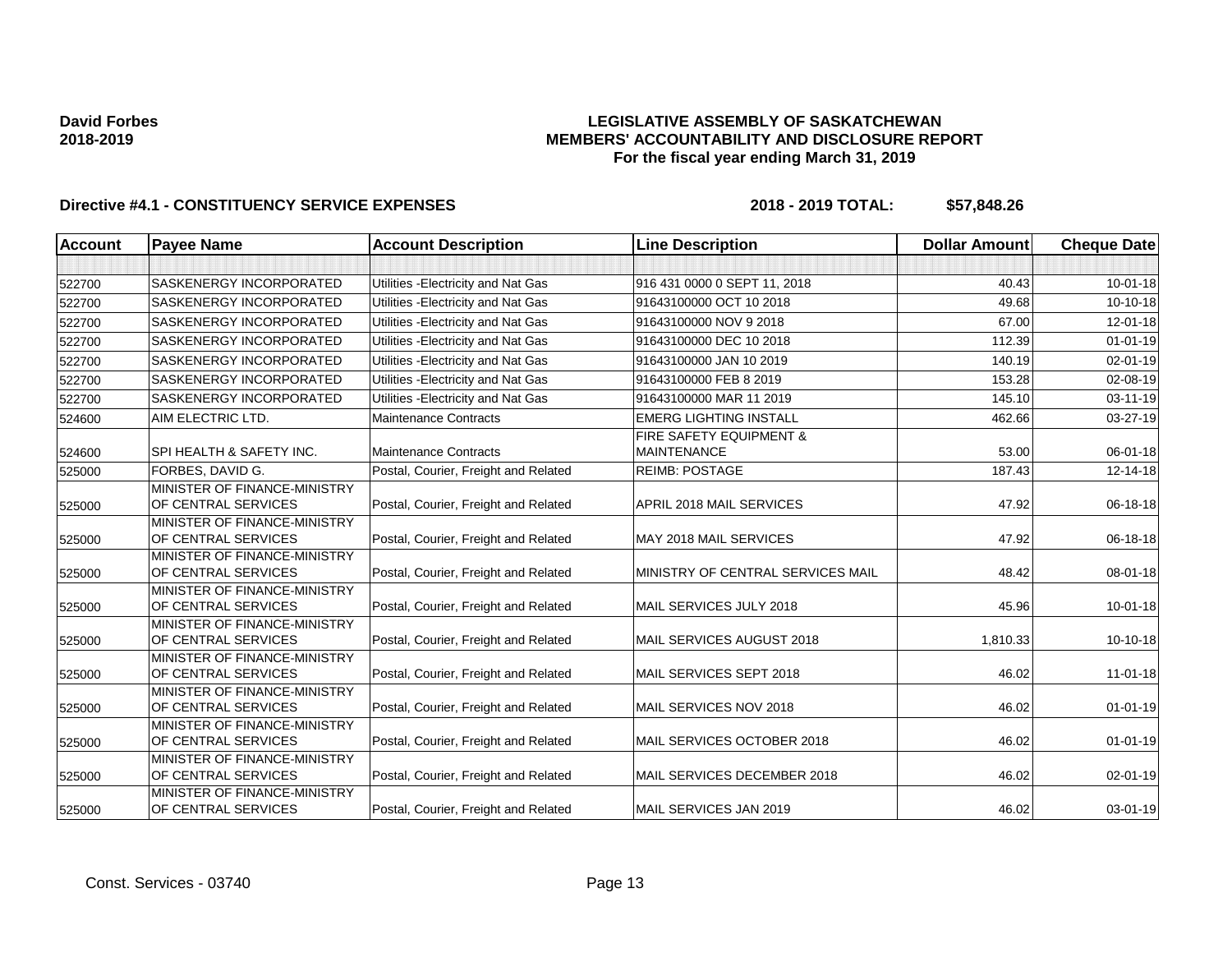### **LEGISLATIVE ASSEMBLY OF SASKATCHEWAN MEMBERS' ACCOUNTABILITY AND DISCLOSURE REPORT For the fiscal year ending March 31, 2019**

| <b>Account</b> | <b>Payee Name</b>                                   | <b>Account Description</b>           | <b>Line Description</b>                               | <b>Dollar Amount</b> | <b>Cheque Date</b> |
|----------------|-----------------------------------------------------|--------------------------------------|-------------------------------------------------------|----------------------|--------------------|
|                |                                                     |                                      |                                                       |                      |                    |
| 525000         | MINISTER OF FINANCE-MINISTRY<br>OF CENTRAL SERVICES | Postal, Courier, Freight and Related | MAIL SERVICES FEB 2019                                | 64.05                | 03-14-19           |
| 525000         | MINISTER OF FINANCE-MINISTRY<br>OF CENTRAL SERVICES | Postal, Courier, Freight and Related | <b>MAIL SERVICES MAR/19</b>                           | 2,445.48             | 03-31-19           |
| 528000         | NETFORE SYSTEMS INC.                                | <b>Support Services</b>              | <b>ANNUAL SOFTWARE LICENSE</b><br><b>SUBSCRIPTION</b> | 3,000.00             | 08-17-18           |
| 528000         | POWERLAND COMPUTERS LTD.                            | <b>Support Services</b>              | <b>COMPUTER REPAIRS</b>                               | 36.97                | 12-01-18           |
| 528000         | POWERLAND COMPUTERS LTD.                            | <b>Support Services</b>              | <b>IT SERVICES</b>                                    | 36.97                | $01 - 01 - 19$     |
| 529000         | BEAMING CLEAN WINDOWS LTD.                          | <b>General Contractual Services</b>  | <b>WINDOW CLEANING</b>                                | 15.93                | 06-01-18           |
| 529000         | <b>BEAMING CLEAN WINDOWS LTD.</b>                   | <b>General Contractual Services</b>  | <b>WINDOW CLEANING</b>                                | 15.93                | 06-29-18           |
| 529000         | <b>BEAMING CLEAN WINDOWS LTD.</b>                   | <b>General Contractual Services</b>  | <b>WINDOW CLEANING</b>                                | 15.93                | 08-01-18           |
| 529000         | <b>BEAMING CLEAN WINDOWS LTD.</b>                   | <b>General Contractual Services</b>  | <b>WINDOW CLEANING</b>                                | 15.93                | 08-10-18           |
| 529000         | <b>BEAMING CLEAN WINDOWS LTD.</b>                   | <b>General Contractual Services</b>  | <b>WINDOW CLEANING</b>                                | 15.93                | 09-01-18           |
| 529000         | <b>BEAMING CLEAN WINDOWS LTD.</b>                   | <b>General Contractual Services</b>  | <b>WINDOW CLEANING</b>                                | 15.93                | 10-01-18           |
| 529000         | <b>BEAMING CLEAN WINDOWS LTD.</b>                   | <b>General Contractual Services</b>  | <b>WINDOW CLEANING</b>                                | 15.93                | $11-01-18$         |
| 529000         | <b>BEAMING CLEAN WINDOWS LTD.</b>                   | <b>General Contractual Services</b>  | <b>WINDOW CLEANING</b>                                | 15.93                | 12-01-18           |
| 529000         | <b>BEAMING CLEAN WINDOWS LTD.</b>                   | <b>General Contractual Services</b>  | <b>WINDOW CLEANING</b>                                | 15.93                | $01 - 01 - 19$     |
| 529000         | <b>BEAMING CLEAN WINDOWS LTD.</b>                   | <b>General Contractual Services</b>  | <b>WINDOW CLEANING</b>                                | 16.41                | 02-01-19           |
| 529000         | <b>BEAMING CLEAN WINDOWS LTD.</b>                   | <b>General Contractual Services</b>  | <b>WINDOW CLEANING</b>                                | 16.41                | 03-01-19           |
| 529000         | <b>BEAMING CLEAN WINDOWS LTD.</b>                   | <b>General Contractual Services</b>  | <b>WINDOW CLEANING</b>                                | 16.41                | 03-31-19           |
| 529000         | <b>BRIGADIER SECURITY SYSTEMS</b><br>(2000) LTD.    | <b>General Contractual Services</b>  | MAINTENANCE CALL - NO GST                             | 132.50               | $06 - 01 - 18$     |
| 529000         | <b>BROCK COMMUNICATIONS</b>                         | <b>General Contractual Services</b>  | RESEARCH - NO GST                                     | 415.00               | $01 - 01 - 19$     |
| 529000         | <b>BROCK COMMUNICATIONS</b>                         | <b>General Contractual Services</b>  | <b>RESEARCHER FEES</b>                                | 2,800.00             | 03-01-19           |
| 529000         | MINISTER OF FINANCE-MINISTRY<br>OF ENVIRONMENT      | <b>General Contractual Services</b>  | ACCESS REQUEST ENV 210/18G                            | 90.00                | 09-01-18           |
| 529000         | MINISTER OF FINANCE-MINISTRY<br>OF ENVIRONMENT      | <b>General Contractual Services</b>  | ACCESS REQUEST ENV 212/18G                            | 112.50               | 09-01-18           |
| 529000         | <b>NEAT CARE &amp; UPKEEP CO.</b>                   | <b>General Contractual Services</b>  | <b>MLA OFFICE CLEANING</b>                            | 55.65                | 04-01-18           |
| 529000         | <b>NEAT CARE &amp; UPKEEP CO.</b>                   | <b>General Contractual Services</b>  | <b>MLA OFFICE CLEANING</b>                            | 55.65                | 05-01-18           |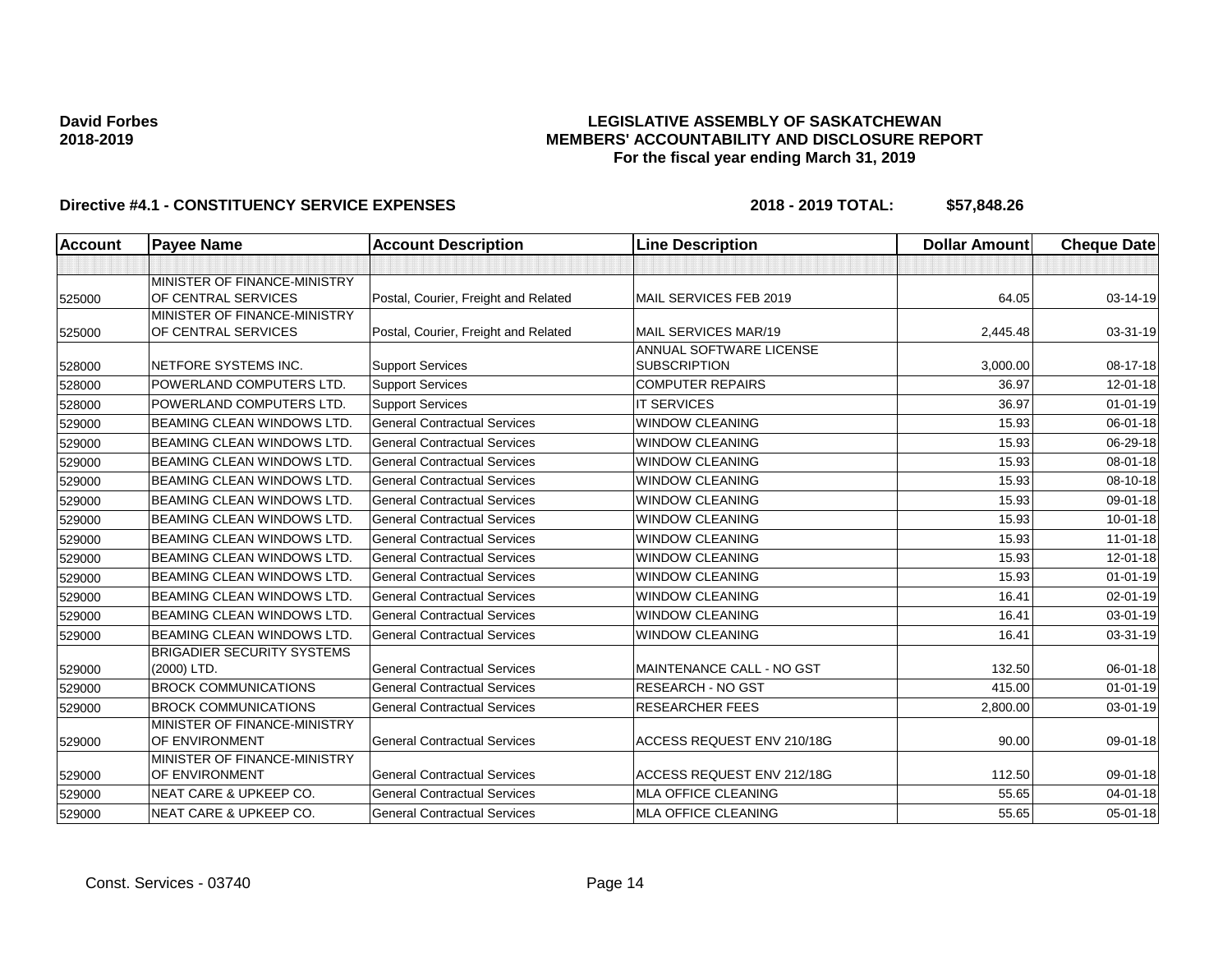### **LEGISLATIVE ASSEMBLY OF SASKATCHEWAN MEMBERS' ACCOUNTABILITY AND DISCLOSURE REPORT For the fiscal year ending March 31, 2019**

| <b>Account</b> | <b>Payee Name</b>                           | <b>Account Description</b>              | <b>Line Description</b>                     | <b>Dollar Amount</b> | <b>Cheque Date</b> |
|----------------|---------------------------------------------|-----------------------------------------|---------------------------------------------|----------------------|--------------------|
|                |                                             |                                         |                                             |                      |                    |
| 529000         | <b>NEAT CARE &amp; UPKEEP CO.</b>           | <b>General Contractual Services</b>     | <b>MLA OFFICE CLEANING</b>                  | 55.65                | $05 - 01 - 18$     |
| 529000         | <b>NEAT CARE &amp; UPKEEP CO.</b>           | <b>General Contractual Services</b>     | <b>MLA OFFICE CLEANING</b>                  | 55.65                | 06-01-18           |
| 529000         | <b>NEAT CARE &amp; UPKEEP CO.</b>           | <b>General Contractual Services</b>     | <b>MLA OFFICE CLEANING</b>                  | 55.65                | 06-01-18           |
| 529000         | <b>NEAT CARE &amp; UPKEEP CO.</b>           | <b>General Contractual Services</b>     | <b>MLA OFFICE CLEANING</b>                  | 55.65                | 06-24-18           |
| 529000         | <b>NEAT CARE &amp; UPKEEP CO.</b>           | <b>General Contractual Services</b>     | <b>MLA OFFICE CLEANING</b>                  | 55.65                | 06-24-18           |
| 529000         | <b>NEAT CARE &amp; UPKEEP CO.</b>           | <b>General Contractual Services</b>     | <b>MLA OFFICE CLEANING</b>                  | 55.65                | 07-08-18           |
| 529000         | <b>NEAT CARE &amp; UPKEEP CO.</b>           | <b>General Contractual Services</b>     | <b>MLA OFFICE CLEANING</b>                  | 52.50                | 08-01-18           |
| 529000         | <b>NEAT CARE &amp; UPKEEP CO.</b>           | <b>General Contractual Services</b>     | <b>MLA OFFICE CLEANING</b>                  | 55.65                | 08-05-18           |
| 529000         | <b>NEAT CARE &amp; UPKEEP CO.</b>           | <b>General Contractual Services</b>     | <b>MLA OFFICE CLEANING</b>                  | 55.65                | 09-02-18           |
| 529000         | <b>NEAT CARE &amp; UPKEEP CO.</b>           | <b>General Contractual Services</b>     | <b>MLA OFFICE CLEANING</b>                  | 55.65                | 09-02-18           |
| 529000         | <b>NEAT CARE &amp; UPKEEP CO.</b>           | <b>General Contractual Services</b>     | <b>MLA OFFICE CLEANING</b>                  | 55.65                | $10 - 01 - 18$     |
| 529000         | <b>NEAT CARE &amp; UPKEEP CO.</b>           | <b>General Contractual Services</b>     | <b>MLA OFFICE CLEANING</b>                  | 55.65                | $10 - 01 - 18$     |
| 529000         | <b>NEAT CARE &amp; UPKEEP CO.</b>           | <b>General Contractual Services</b>     | <b>MLA OFFICE CLEANING</b>                  | 55.65                | $10-14-18$         |
| 529000         | <b>NEAT CARE &amp; UPKEEP CO.</b>           | <b>General Contractual Services</b>     | <b>MLA OFFICE CLEANING</b>                  | 52.50                | $11-01-18$         |
| 529000         | <b>NEAT CARE &amp; UPKEEP CO.</b>           | <b>General Contractual Services</b>     | <b>MLA OFFICE CLEANING</b>                  | 55.65                | 12-01-18           |
| 529000         | NEAT CARE & UPKEEP CO.                      | <b>General Contractual Services</b>     | <b>MLA OFFICE CLEANING</b>                  | 55.65                | 12-01-18           |
| 529000         | <b>NEAT CARE &amp; UPKEEP CO.</b>           | <b>General Contractual Services</b>     | <b>MLA OFFICE CLEANING</b>                  | 55.65                | 12-09-18           |
| 529000         | <b>NEAT CARE &amp; UPKEEP CO.</b>           | <b>General Contractual Services</b>     | <b>MLA OFFICE CLEANING</b>                  | 61.95                | $01 - 06 - 19$     |
| 529000         | <b>NEAT CARE &amp; UPKEEP CO.</b>           | <b>General Contractual Services</b>     | <b>MLA OFFICE CLEANING</b>                  | 55.65                | $02 - 01 - 19$     |
| 529000         | <b>NEAT CARE &amp; UPKEEP CO.</b>           | <b>General Contractual Services</b>     | MLA OFFICE CLEANING                         | 55.65                | 02-03-19           |
| 529000         | <b>NEAT CARE &amp; UPKEEP CO.</b>           | <b>General Contractual Services</b>     | MLA OFFICE CLEANING                         | 55.65                | 02-17-19           |
| 529000         | <b>NEAT CARE &amp; UPKEEP CO.</b>           | <b>General Contractual Services</b>     | <b>MLA OFFICE CLEANING</b>                  | 55.65                | 03-03-19           |
| 529000         | <b>NEAT CARE &amp; UPKEEP CO.</b>           | <b>General Contractual Services</b>     | <b>MLA OFFICE CLEANING</b>                  | 55.65                | 03-17-19           |
| 529000         | NEAT CARE & UPKEEP CO.                      | <b>General Contractual Services</b>     | <b>MLA OFFICE CLEANING</b>                  | 55.65                | 03-31-19           |
| 530000         | SUPERIOR SIGN SERVICE LTD.                  | <b>Communications Development Costs</b> | COMMUNICATIONS DEVELOPMENT NO<br><b>GST</b> | 148.40               | $01 - 01 - 19$     |
| 530500         | ABORIGINAL CONSULTING<br>SERVICES (ACS)     | Media Placement                         | <b>ADVERTISING</b>                          | 176.00               | 06-13-18           |
| 530500         | BEDFORD ROAD COLLEGIATE<br><b>INSTITUTE</b> | Media Placement                         | <b>ADVERTISING</b>                          | 250.00               | $02 - 01 - 19$     |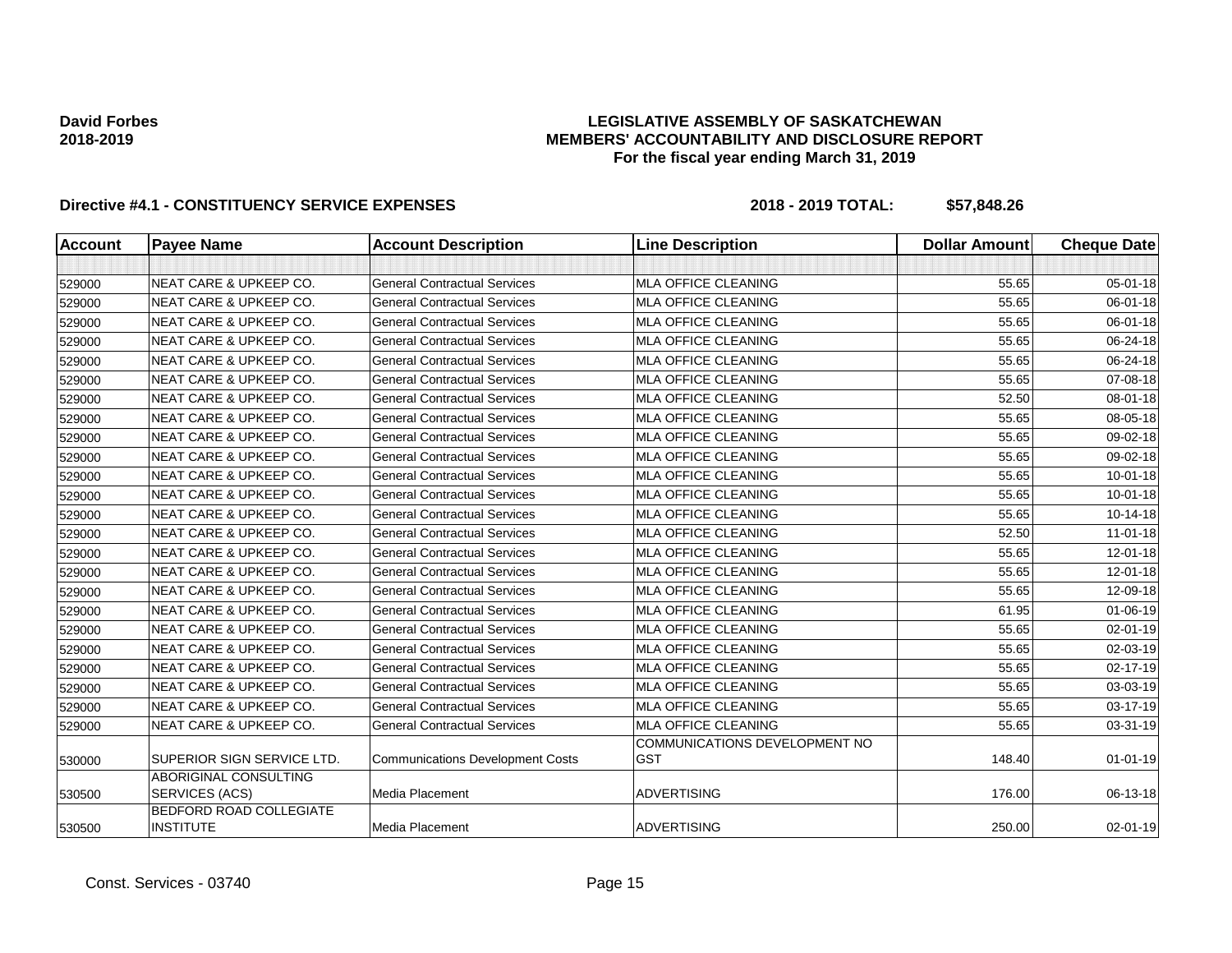### **LEGISLATIVE ASSEMBLY OF SASKATCHEWAN MEMBERS' ACCOUNTABILITY AND DISCLOSURE REPORT For the fiscal year ending March 31, 2019**

| <b>Account</b> | <b>Payee Name</b>                                                  | <b>Account Description</b> | <b>Line Description</b>  | <b>Dollar Amount</b> | <b>Cheque Date</b> |
|----------------|--------------------------------------------------------------------|----------------------------|--------------------------|----------------------|--------------------|
|                |                                                                    |                            |                          |                      |                    |
| 530500         | <b>BELL MEDIA INC.</b>                                             | Media Placement            | <b>ADVERTISING</b>       | 139.99               | $01 - 01 - 19$     |
| 530500         | <b>BELL MEDIA INC.</b>                                             | Media Placement            | <b>ADVERTISING</b>       | 59.99                | $02 - 01 - 19$     |
| 530500         | <b>BELL MEDIA INC.</b>                                             | Media Placement            | ADVERTISING              | 94.40                | 02-01-19           |
| 530500         | <b>BELL MEDIA INC.</b>                                             | Media Placement            | <b>ADVERTISING</b>       | 376.60               | 03-01-19           |
| 530500         | <b>BELL MEDIA INC.</b>                                             | Media Placement            | <b>ADVERTISING</b>       | 25.00                | 03-01-19           |
|                | <b>CASWELL COMMUNITY</b>                                           |                            |                          |                      |                    |
| 530500         | <b>ASSOCIATION</b>                                                 | Media Placement            | <b>ADVERTISING</b>       | 47.50                | 06-01-18           |
|                | <b>CASWELL COMMUNITY</b>                                           |                            |                          |                      |                    |
| 530500         | <b>ASSOCIATION</b>                                                 | Media Placement            | <b>ADVERTISING</b>       | 52.50                | $11 - 01 - 18$     |
|                | <b>CASWELL COMMUNITY</b><br><b>ASSOCIATION</b>                     | Media Placement            | <b>ADVERTISING</b>       | 47.50                |                    |
| 530500         |                                                                    |                            |                          |                      | 02-01-19           |
| 530500         | <b>CHABAD OF SASKATOON</b><br><b>FILIPINO CANADIAN ASSOCIATION</b> | Media Placement            | <b>ADVERTISING</b>       | 140.00               | 02-01-19           |
| 530500         | OF SASKATOON INC.                                                  | Media Placement            | <b>ADVERTISING</b>       | 22.00                | $08 - 01 - 18$     |
| 530500         | LA TROUPE DU JOUR INC.                                             | Media Placement            | ADVERTISING              | 95.24                | 12-01-18           |
| 530500         | <b>MADD MESSAGE</b>                                                | Media Placement            | <b>ADVERTISING</b>       | 108.33               | 09-01-18           |
| 530500         | MOOSE JAW EXPRESS.COM                                              | Media Placement            | <b>ADVERTISING</b>       | 61.15                | $02 - 01 - 19$     |
|                | MOUNT ROYAL COMMUNITY                                              |                            |                          |                      |                    |
| 530500         | <b>ASSOCIATION</b>                                                 | Media Placement            | <b>ADVERTISING</b>       | 100.00               | 02-01-19           |
|                | NATIVE PLANT SOCIETY OF SASK.                                      |                            |                          |                      |                    |
| 530500         | INC.                                                               | Media Placement            | <b>ADVERTISING</b>       | 400.00               | 06-01-18           |
|                | <b>NEW DEMOCRATIC PARTY</b>                                        |                            |                          |                      |                    |
| 530500         | <b>CAUCUS</b>                                                      | Media Placement            | <b>ADVERTISING</b>       | 581.60               | 03-31-19           |
| 530500         | <b>PERSEPHONE THEATRE</b>                                          | Media Placement            | <b>ADVERTISING</b>       | 120.00               | 05-01-18           |
| 530500         | <b>PERSEPHONE THEATRE</b>                                          | Media Placement            | <b>ADVERTISING</b>       | 120.00               | 06-01-18           |
| 530500         | PLANET S MAGAZINE                                                  | Media Placement            | <b>ADVERTISING</b>       | 109.80               | $01 - 01 - 19$     |
| 530500         | POSTMEDIA NETWORK INC.                                             | Media Placement            | ADVERTISING - NO GST     | 8.04                 | 03-01-19           |
| 530500         | POSTMEDIA NETWORK INC.                                             | Media Placement            | ADVERTISING - NO GST     | 32.28                | 03-01-19           |
| 530500         | RAWLCO RADIO LTD.                                                  | Media Placement            | <b>ADVERTISING</b>       | 1,294.75             | 03-01-19           |
|                | ROYAL CANADIAN LEGION                                              |                            |                          |                      |                    |
| 530500         | SASKATCHEWAN COMMAND                                               | Media Placement            | <b>GROUP ADVERTISING</b> | 76.56                | 03-12-19           |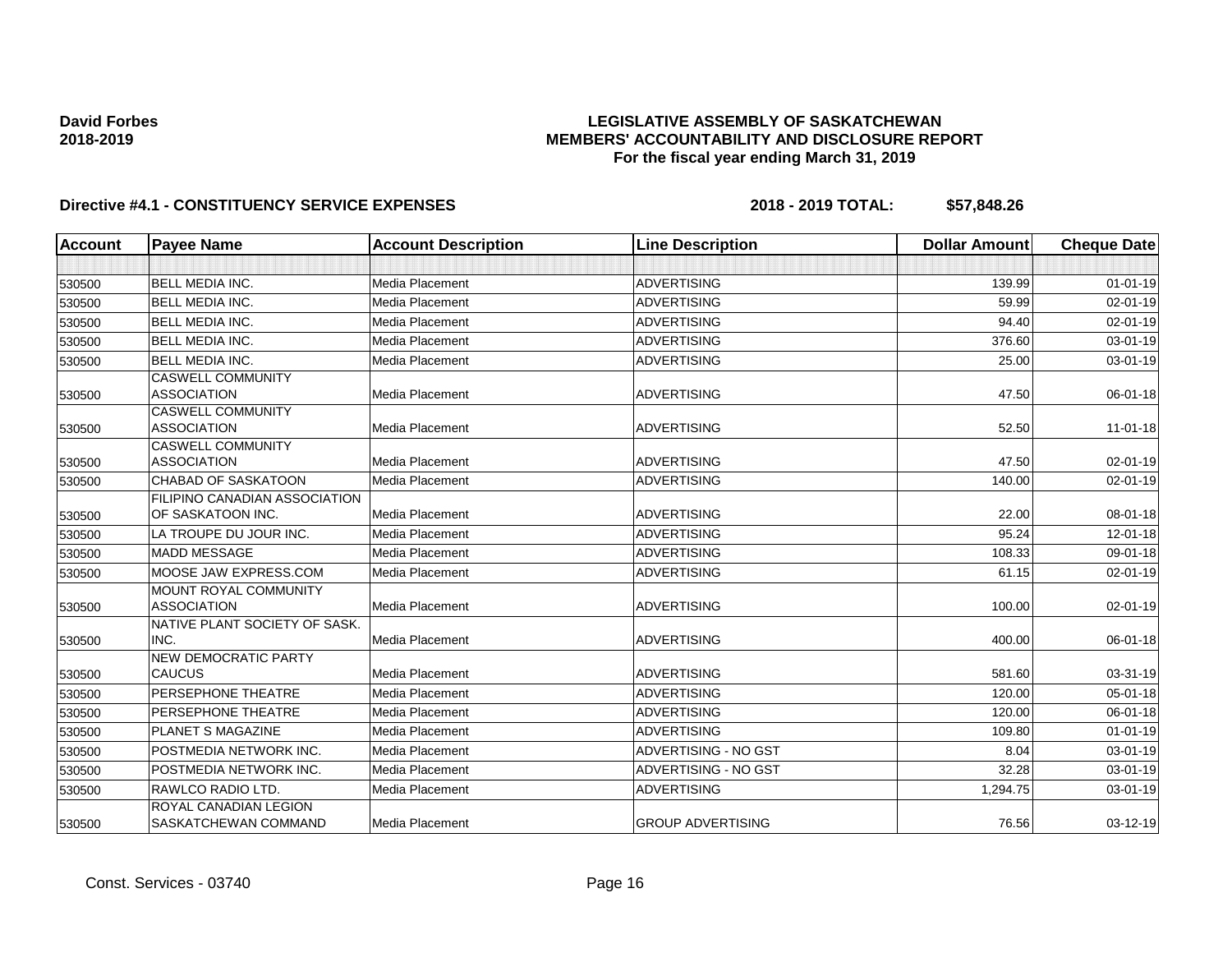## **LEGISLATIVE ASSEMBLY OF SASKATCHEWAN MEMBERS' ACCOUNTABILITY AND DISCLOSURE REPORT For the fiscal year ending March 31, 2019**

| <b>Account</b> | <b>Payee Name</b>                            | <b>Account Description</b> | <b>Line Description</b>            | <b>Dollar Amount</b> | <b>Cheque Date</b> |
|----------------|----------------------------------------------|----------------------------|------------------------------------|----------------------|--------------------|
|                |                                              |                            |                                    |                      |                    |
| 530500         | <b>SASKATOON CHILDREN'S CHOIR</b>            | Media Placement            | ADVERTISING SCC PROGRAMMES         | 43.00                | 12-01-18           |
|                | <b>SASKATOON DIVERSITY NETWORK</b>           |                            |                                    |                      |                    |
| 530500         | INC.                                         | Media Placement            | <b>ADVERTISING</b>                 | 150.00               | 08-01-18           |
|                | <b>SASKATOON EXPRESS</b>                     |                            |                                    |                      |                    |
| 530500         | <b>NEWSPAPER</b>                             | Media Placement            | <b>ADVERTISING</b>                 | 53.00                | 05-01-18           |
|                | <b>SASKATOON EXPRESS</b><br><b>NEWSPAPER</b> | Media Placement            | <b>ADVERTISING</b>                 | 70.00                | $10 - 01 - 18$     |
| 530500         | <b>SASKATOON EXPRESS</b>                     |                            |                                    |                      |                    |
| 530500         | <b>NEWSPAPER</b>                             | Media Placement            | <b>ADVERTISING</b>                 | 119.00               | $01 - 01 - 19$     |
|                | <b>SASKATOON EXPRESS</b>                     |                            |                                    |                      |                    |
| 530500         | <b>NEWSPAPER</b>                             | Media Placement            | <b>ADVERTISING</b>                 | 119.00               | 03-27-19           |
| 530500         | SASKATOON MEDIA GROUP                        | Media Placement            | <b>ADVERTISING</b>                 | 288.00               | 03-01-19           |
| 530500         | SASKATOON MEDIA GROUP                        | Media Placement            | <b>ADVERTISING</b>                 | 288.00               | 03-01-19           |
| 530500         | <b>SASKATOON MEDIA GROUP</b>                 | Media Placement            | <b>ADVERTISING</b>                 | 3,129.25             | 03-01-19           |
| 530500         | SHEAF PUBLISHING SOCIETY                     | Media Placement            | <b>ADVERTISING</b>                 | 99.00                | $10-01-18$         |
|                | <b>SIXTY SCOOP INDIGEOUS</b>                 |                            |                                    |                      |                    |
| 530500         | SOCIETY OF SASK. INC.                        | Media Placement            | <b>ADVERTISING</b>                 | 116.67               | $10 - 01 - 18$     |
| 530500         | ST. ANDREW'S COLLEGE                         | Media Placement            | <b>ADVERTISING</b>                 | 75.00                | $05 - 01 - 18$     |
|                | SUDDENLY SASKATCHEWAN                        |                            |                                    |                      |                    |
| 530500         | <b>MAGAZINE</b>                              | Media Placement            | <b>ADVERTISING</b>                 | 30.00                | 03-01-19           |
| 530500         | VAN BEEK, RAEANNE                            | Media Placement            | <b>ADVERTISING</b>                 | 112.50               | 06-12-18           |
| 530500         | <b>WORLD SPECTATOR</b>                       | Media Placement            | <b>ADVERTISING</b>                 | 51.67                | $10 - 01 - 18$     |
| 530800         | <b>PRINTWEST</b>                             | Publications               | PUBLICATIONS- POSTCARDS            | 178.08               | 08-01-18           |
| 530800         | <b>PRINTWEST</b>                             | <b>Publications</b>        | <b>NEWSLETTERS</b>                 | 2,122.40             | 09-01-18           |
| 530800         | <b>PRINTWEST</b>                             | Publications               | PUBLICATIONS - BROCHURES           | 2.613.59             | 03-29-19           |
| 530900         | <b>BAZAAR &amp; NOVELTY</b>                  | <b>Promotional Items</b>   | <b>PROMOTIONAL ITEMS</b>           | 292.56               | 03-05-19           |
| 530900         | CHEP GOOD FOOD INC.                          | <b>Promotional Items</b>   | <b>CHRISTMAS CARD PRINTING</b>     | 935.98               | $12 - 01 - 18$     |
| 530900         | FORBES, DAVID G.                             | <b>Promotional Items</b>   | <b>REIMB: MISC OFFICE SUPPLIES</b> | 23.93                | 06-01-18           |
| 530900         | SASKATOON POPPY CAMPAIGN                     | <b>Promotional Items</b>   | PROMOTIONAL ITEMS                  | 55.00                | $10-15-18$         |
| 530900         | <b>WINDMILL FLOWERS</b>                      | <b>Promotional Items</b>   | PROMOTIONAL ITEMS                  | 135.77               | 03-01-19           |
| 530900         | <b>WINDMILL FLOWERS</b>                      | Promotional Items          | PROMOTIONAL ITEMS                  | 79.50                | $03 - 01 - 19$     |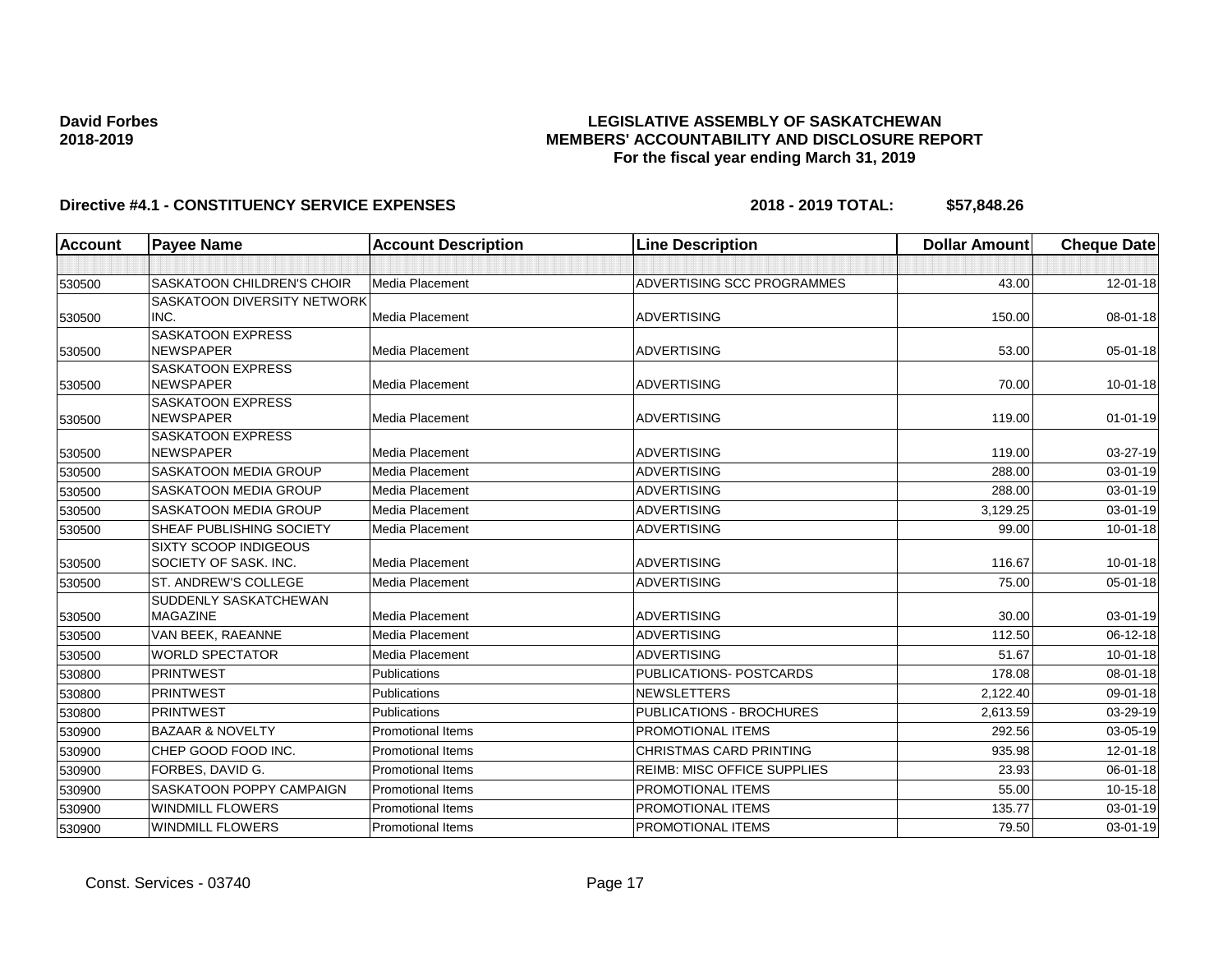### **LEGISLATIVE ASSEMBLY OF SASKATCHEWAN MEMBERS' ACCOUNTABILITY AND DISCLOSURE REPORT For the fiscal year ending March 31, 2019**

| <b>Account</b> | <b>Payee Name</b>    | <b>Account Description</b>    | <b>Line Description</b>            | <b>Dollar Amount</b> | <b>Cheque Date</b> |
|----------------|----------------------|-------------------------------|------------------------------------|----------------------|--------------------|
|                |                      |                               |                                    |                      |                    |
| 550200         | FORBES, DAVID G.     | Books, Mags and Ref Materials | <b>REIMB: BOOK</b>                 | 76.65                | 08-10-18           |
| 555000         | FORBES, DAVID G.     | Other Material and Supplies   | <b>REIMB: MISC OFFICE SUPPLIES</b> | 78.80                | 06-06-18           |
| 555000         | FORBES, DAVID G.     | Other Material and Supplies   | REIMB: MISC OFFICE SUPPLIES        | 108.23               | 06-26-18           |
| 555000         | FORBES, DAVID G.     | Other Material and Supplies   | <b>REIMB: MISC OFFICE SUPPLIES</b> | 62.97                | 08-01-18           |
| 555000         | FORBES, DAVID G.     | Other Material and Supplies   | <b>REIMB: MISC OFFICE SUPPLIES</b> | 44.14                | 12-10-18           |
| 555000         | FORBES, DAVID G.     | Other Material and Supplies   | REIMB: MISC OFFICE SUPPLIES        | 61.64                | $01 - 01 - 19$     |
| 555000         | FORBES, DAVID G.     | Other Material and Supplies   | REIMB: MISC OFFICE SUPPLIES        | 108.97               | 03-01-19           |
| 555000         | HBI OFFICE PLUS INC. | Other Material and Supplies   | MISC OFFICE SUPPLIES               | 24.37                | 05-01-18           |
| 555000         | HBI OFFICE PLUS INC. | Other Material and Supplies   | MISC OFFICE SUPPLIES               | 37.73                | 10-01-18           |
| 555000         | HBI OFFICE PLUS INC. | Other Material and Supplies   | <b>MISC OFFICE SUPPLIES</b>        | 108.06               | 12-01-18           |
| 555000         | HBI OFFICE PLUS INC. | Other Material and Supplies   | MISC OFFICE SUPPLIES               | $-90.05$             | $12 - 01 - 18$     |
| 555000         | REID, GRAHAM         | Other Material and Supplies   | <b>REIMB: MISC OFFICE SUPPLIES</b> | 49.01                | 07-01-18           |
| 564600         | FORBES, DAVID G.     | Computer Software - Exp       | <b>REIMB: SOFTWARE</b>             | 790.93               | 05-04-18           |
| 588950         |                      |                               | PREPAID EXPENSE ADJUSTMENT         | 795.00               | 04-12-18           |
|                |                      |                               |                                    |                      |                    |
|                |                      |                               |                                    |                      |                    |
|                |                      |                               |                                    |                      |                    |
|                |                      |                               |                                    |                      |                    |
|                |                      |                               |                                    |                      |                    |
|                |                      |                               |                                    |                      |                    |
|                |                      |                               |                                    |                      |                    |
|                |                      |                               |                                    |                      |                    |
|                |                      |                               |                                    |                      |                    |
|                |                      |                               |                                    |                      |                    |
|                |                      |                               |                                    |                      |                    |
|                |                      |                               |                                    |                      |                    |
|                |                      |                               |                                    |                      |                    |
|                |                      |                               |                                    |                      |                    |
|                |                      |                               |                                    |                      |                    |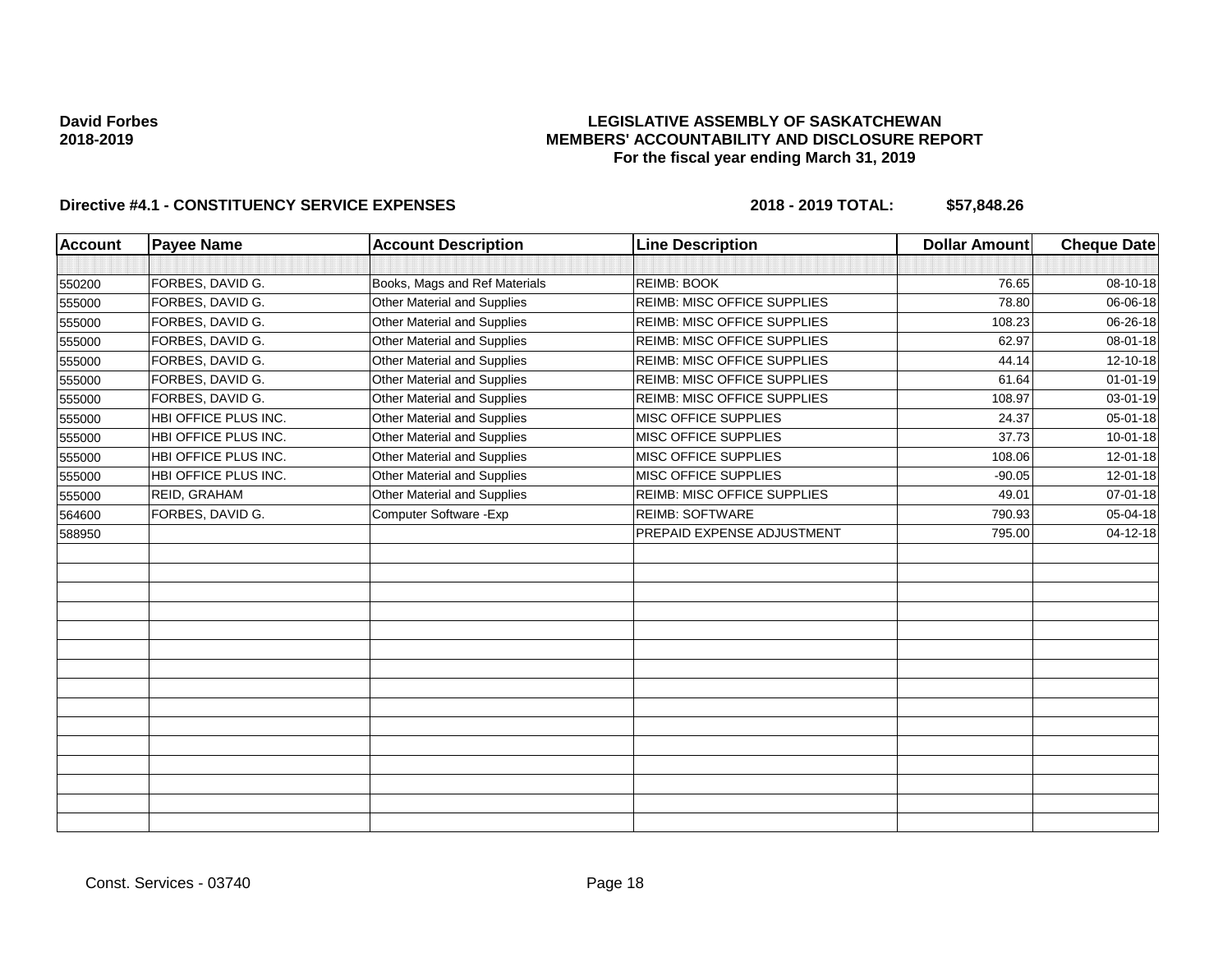### **LEGISLATIVE ASSEMBLY OF SASKATCHEWAN MEMBERS' ACCOUNTABILITY AND DISCLOSURE REPORT For the fiscal year ending March 31, 2019**

| <b>Account</b> | <b>Payee Name</b> | <b>Account Description</b> | <b>Line Description</b> | Dollar Amount | <b>Cheque Date</b> |
|----------------|-------------------|----------------------------|-------------------------|---------------|--------------------|
|                |                   |                            |                         |               |                    |
|                |                   |                            |                         |               |                    |
|                |                   |                            |                         |               |                    |
|                |                   |                            |                         |               |                    |
|                |                   |                            |                         |               |                    |
|                |                   |                            |                         |               |                    |
|                |                   |                            |                         |               |                    |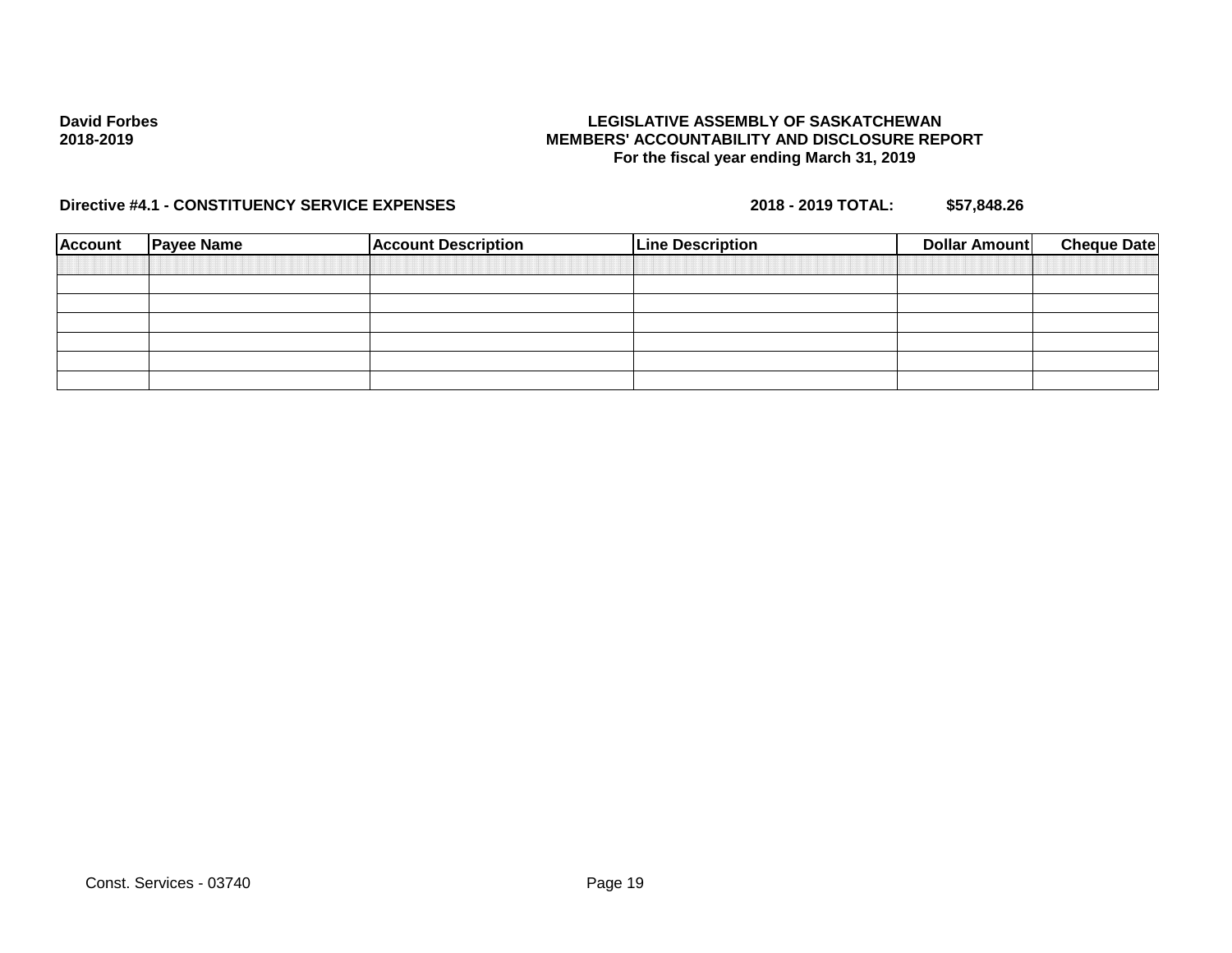## **LEGISLATIVE ASSEMBLY OF SASKATCHEWAN MEMBERS' ACCOUNTABILITY AND DISCLOSURE REPORT For the fiscal year ending March 31, 2019**

# Directive #6 - CONSTITUENCY ASSISTANT EXPENSES 2018 - 2018 - 2019 TOTAL: \$59,663.42

| <b>Account</b> | <b>Payee Name</b>     | <b>Account Description</b> | <b>Dollar Amount</b> | <b>Cheque Date</b> |
|----------------|-----------------------|----------------------------|----------------------|--------------------|
|                |                       |                            |                      |                    |
| 513000         | <b>REID, GRAHAM S</b> | Out-of-Scope Permanent     | 2,030.62             | 04-24-18           |
| 513000         | REID, GRAHAM S        | Out-of-Scope Permanent     | 2,030.62             | 05-08-18           |
| 513000         | REID, GRAHAM S        | Out-of-Scope Permanent     | 2,030.62             | 05-23-18           |
| 513000         | REID, GRAHAM S        | Out-of-Scope Permanent     | 2,030.62             | 06-05-18           |
| 513000         | <b>REID, GRAHAM S</b> | Out-of-Scope Permanent     | 2,030.62             | 06-13-18           |
| 513000         | REID, GRAHAM S        | Out-of-Scope Permanent     | 2,030.62             | 06-27-18           |
| 513000         | <b>REID, GRAHAM S</b> | Out-of-Scope Permanent     | 2,030.62             | $07 - 11 - 18$     |
| 513000         | REID, GRAHAM S        | Out-of-Scope Permanent     | 2,030.62             | 07-25-18           |
| 513000         | REID, GRAHAM S        | Out-of-Scope Permanent     | 2030.62              | 08-08-18           |
| 513000         | REID, GRAHAM S        | Out-of-Scope Permanent     | 2,030.62             | 08-22-18           |
| 513000         | REID, GRAHAM S        | Out-of-Scope Permanent     | 2,030.62             | 09-05-18           |
| 513000         | REID, GRAHAM S        | Out-of-Scope Permanent     | 2,030.62             | 09-19-18           |
| 513000         | REID, GRAHAM S        | Out-of-Scope Permanent     | 2,030.62             | 10-03-18           |
| 513000         | <b>REID, GRAHAM S</b> | Out-of-Scope Permanent     | 2030.62              | 10-17-18           |
| 513000         | REID, GRAHAM S        | Out-of-Scope Permanent     | 2,213.42             | $11 - 01 - 18$     |
| 513000         | REID, GRAHAM S        | Out-of-Scope Permanent     | 2213.42              | $11 - 14 - 18$     |
| 513000         | <b>REID, GRAHAM S</b> | Out-of-Scope Permanent     | 2,213.42             | 11-28-18           |
| 513000         | REID, GRAHAM S        | Out-of-Scope Permanent     | 2,213.42             | 12-12-18           |
| 513000         | REID, GRAHAM S        | Out-of-Scope Permanent     | 2,213.42             | 12-27-18           |
| 513000         | REID, GRAHAM S        | Out-of-Scope Permanent     | 2,213.42             | 01-09-19           |
| 513000         | <b>REID, GRAHAM S</b> | Out-of-Scope Permanent     | 2,213.42             | 01-23-19           |
| 513000         | REID, GRAHAM S        | Out-of-Scope Permanent     | 2213.42              | 02-06-19           |
| 513000         | REID, GRAHAM S        | Out-of-Scope Permanent     | 2,213.42             | 02-20-19           |
| 513000         | REID, GRAHAM S        | Out-of-Scope Permanent     | 2,213.42             | 03-06-19           |
| 513000         | <b>REID, GRAHAM S</b> | Out-of-Scope Permanent     | 2213.42              | 03-20-19           |
| 513000         | <b>REID, GRAHAM S</b> | Out-of-Scope Permanent     | 2213.42              | 04-03-19           |
| 514000         | KITCHEN, TAMMIE       | Casual/Term                | 576.22               | $07 - 25 - 18$     |
| 514000         | KITCHEN, TAMMIE       | Casual/Term                | 192.08               | 08-08-18           |
| 514000         | KITCHEN, TAMMIE       | Casual/Term                | 960.89               | 09-05-18           |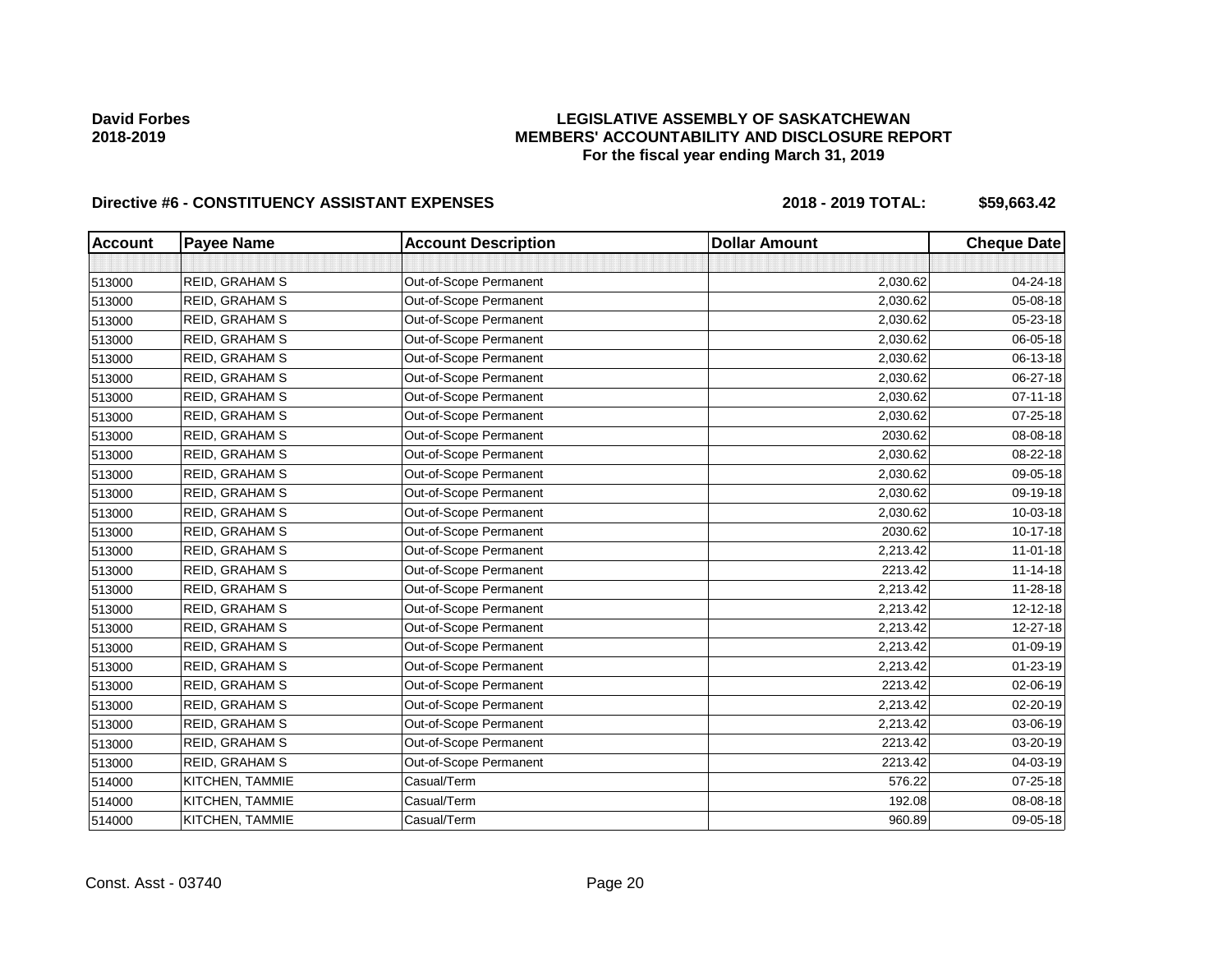## **LEGISLATIVE ASSEMBLY OF SASKATCHEWAN MEMBERS' ACCOUNTABILITY AND DISCLOSURE REPORT For the fiscal year ending March 31, 2019**

# Directive #6 - CONSTITUENCY ASSISTANT EXPENSES 2018 - 2018 - 2019 TOTAL: \$59,663.42

| <b>Account</b> | <b>Payee Name</b> | <b>Account Description</b>                    | <b>Dollar Amount</b> | <b>Cheque Date</b> |
|----------------|-------------------|-----------------------------------------------|----------------------|--------------------|
|                |                   |                                               |                      |                    |
| 514000         | KITCHEN, TAMMIE   | Casual/Term                                   | 384.15               | 10-03-18           |
| 514000         | KITCHEN, TAMMIE   | Casual/Term                                   | 960.36               | 10-17-18           |
| 514000         | KITCHEN, TAMMIE   | Casual/Term                                   | 186.74               | $11 - 14 - 18$     |
| 514000         | KITCHEN, TAMMIE   | Casual/Term                                   | 133.39               | 12-27-18           |
| 514000         | KITCHEN, TAMMIE   | Casual/Term                                   | 1,344.51             | 03-06-19           |
| 514000         | KITCHEN, TAMMIE   | Casual/Term                                   | $-170.34$            | 04-03-19           |
| 514000         | KITCHEN, TAMMIE   | Casual/Term                                   | 63.41                | 04-09-19           |
| 516000         | KITCHEN, TAMMIE   | Overtime                                      | 106.93               | 04-03-19           |
| 519900         | None (Default)    | Change in Y/E Accrued Empl Leave Entitlements | $-618.00$            | 04-18-18           |
| 519900         | None (Default)    | Change in Y/E Accrued Empl Leave Entitlements | 553.36               | 04-08-19           |
|                |                   |                                               |                      |                    |
|                |                   |                                               |                      |                    |
|                |                   |                                               |                      |                    |
|                |                   |                                               |                      |                    |
|                |                   |                                               |                      |                    |
|                |                   |                                               |                      |                    |
|                |                   |                                               |                      |                    |
|                |                   |                                               |                      |                    |
|                |                   |                                               |                      |                    |
|                |                   |                                               |                      |                    |
|                |                   |                                               |                      |                    |
|                |                   |                                               |                      |                    |
|                |                   |                                               |                      |                    |
|                |                   |                                               |                      |                    |
|                |                   |                                               |                      |                    |
|                |                   |                                               |                      |                    |
|                |                   |                                               |                      |                    |
|                |                   |                                               |                      |                    |
|                |                   |                                               |                      |                    |

Const. Asst - 03740 Page 21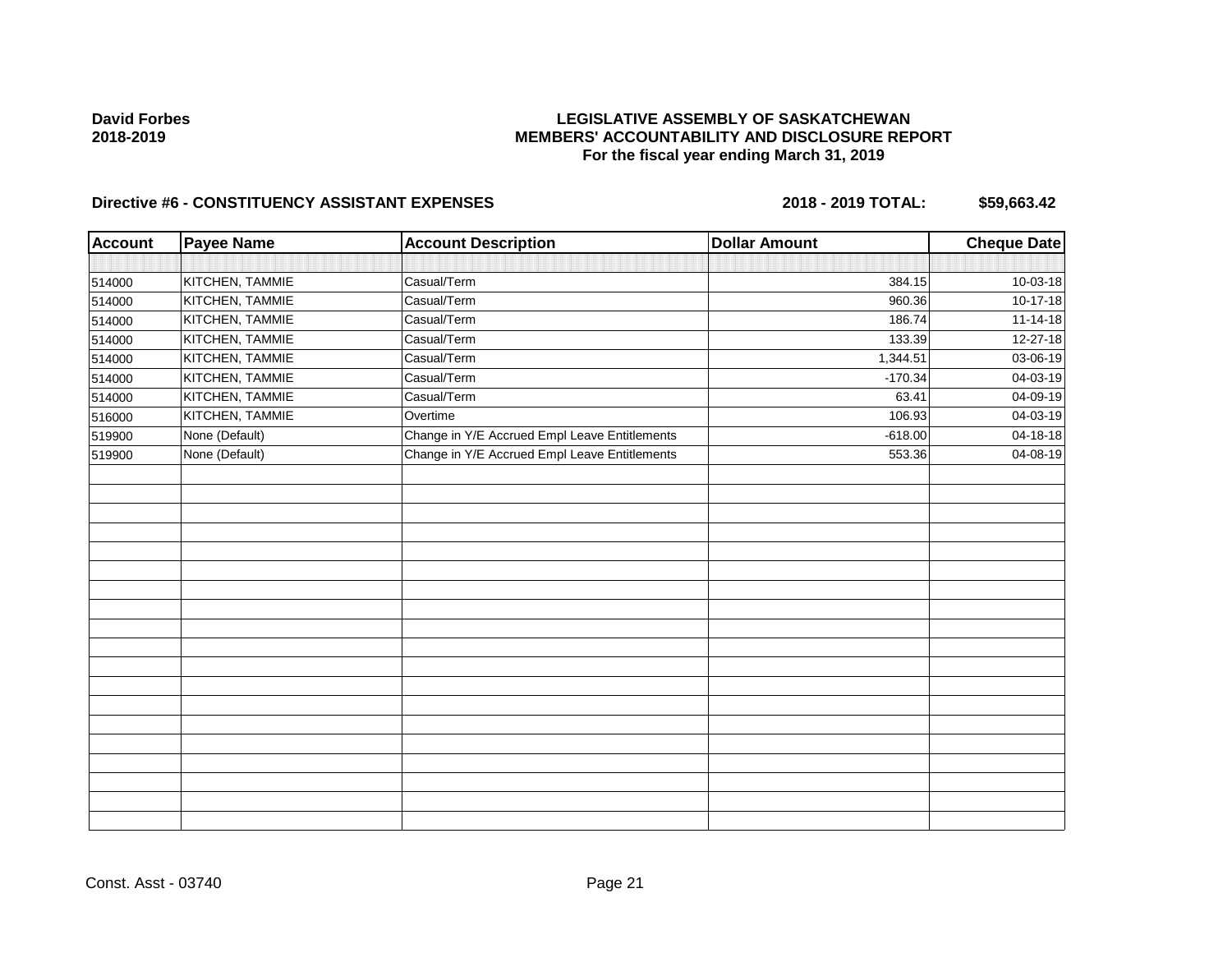### **LEGISLATIVE ASSEMBLY OF SASKATCHEWAN MEMBERS' ACCOUNTABILITY AND DISCLOSURE REPORT For the fiscal year ending March 31, 2019**

# Directive #6 - CONSTITUENCY ASSISTANT EXPENSES 2018 - 2018 - 2019 TOTAL: \$59,663.42

| <b>Account</b> | Payee Name | <b>Account Description</b> | <b>Dollar Amount</b> | <b>Cheque Date</b> |
|----------------|------------|----------------------------|----------------------|--------------------|
|                |            |                            |                      |                    |
|                |            |                            |                      |                    |
|                |            |                            |                      |                    |
|                |            |                            |                      |                    |
|                |            |                            |                      |                    |
|                |            |                            |                      |                    |
|                |            |                            |                      |                    |
|                |            |                            |                      |                    |
|                |            |                            |                      |                    |
|                |            |                            |                      |                    |
|                |            |                            |                      |                    |
|                |            |                            |                      |                    |
|                |            |                            |                      |                    |
|                |            |                            |                      |                    |
|                |            |                            |                      |                    |
|                |            |                            |                      |                    |
|                |            |                            |                      |                    |
|                |            |                            |                      |                    |
|                |            |                            |                      |                    |
|                |            |                            |                      |                    |
|                |            |                            |                      |                    |
|                |            |                            |                      |                    |
|                |            |                            |                      |                    |
|                |            |                            |                      |                    |
|                |            |                            |                      |                    |
|                |            |                            |                      |                    |
|                |            |                            |                      |                    |
|                |            |                            |                      |                    |
|                |            |                            |                      |                    |
|                |            |                            |                      |                    |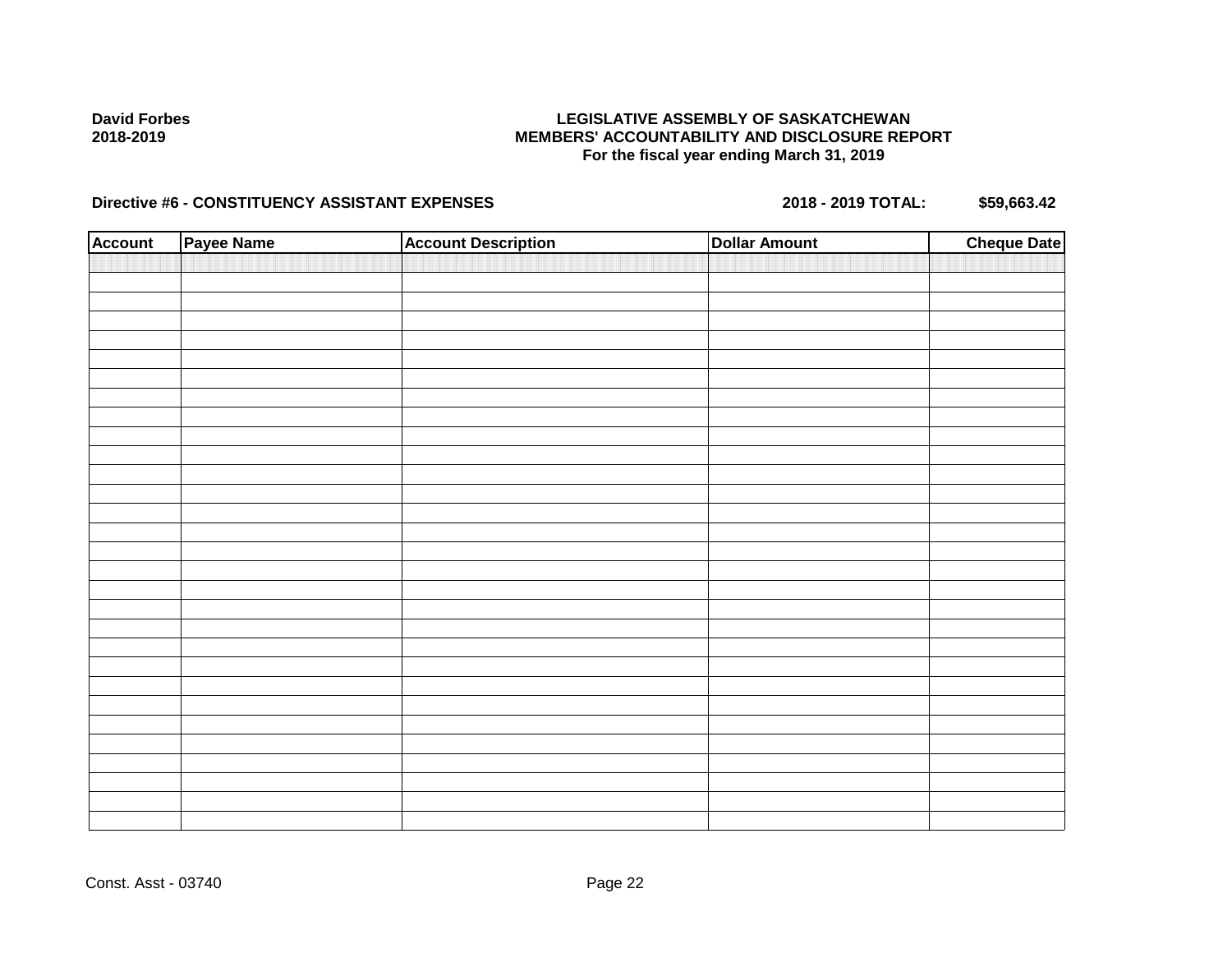### **LEGISLATIVE ASSEMBLY OF SASKATCHEWAN MEMBERS' ACCOUNTABILITY AND DISCLOSURE REPORT For the fiscal year ending March 31, 2019**

# Directive #6 - CONSTITUENCY ASSISTANT EXPENSES 2018 - 2018 - 2019 TOTAL: \$59,663.42

| <b>Account</b> | <b>Payee Name</b> | <b>Account Description</b> | <b>Dollar Amount</b> | <b>Cheque Date</b> |
|----------------|-------------------|----------------------------|----------------------|--------------------|
|                |                   |                            |                      |                    |
|                |                   |                            |                      |                    |
|                |                   |                            |                      |                    |
|                |                   |                            |                      |                    |
|                |                   |                            |                      |                    |
|                |                   |                            |                      |                    |
|                |                   |                            |                      |                    |
|                |                   |                            |                      |                    |
|                |                   |                            |                      |                    |
|                |                   |                            |                      |                    |
|                |                   |                            |                      |                    |
|                |                   |                            |                      |                    |
|                |                   |                            |                      |                    |
|                |                   |                            |                      |                    |
|                |                   |                            |                      |                    |
|                |                   |                            |                      |                    |
|                |                   |                            |                      |                    |
|                |                   |                            |                      |                    |
|                |                   |                            |                      |                    |
|                |                   |                            |                      |                    |
|                |                   |                            |                      |                    |
|                |                   |                            |                      |                    |
|                |                   |                            |                      |                    |
|                |                   |                            |                      |                    |